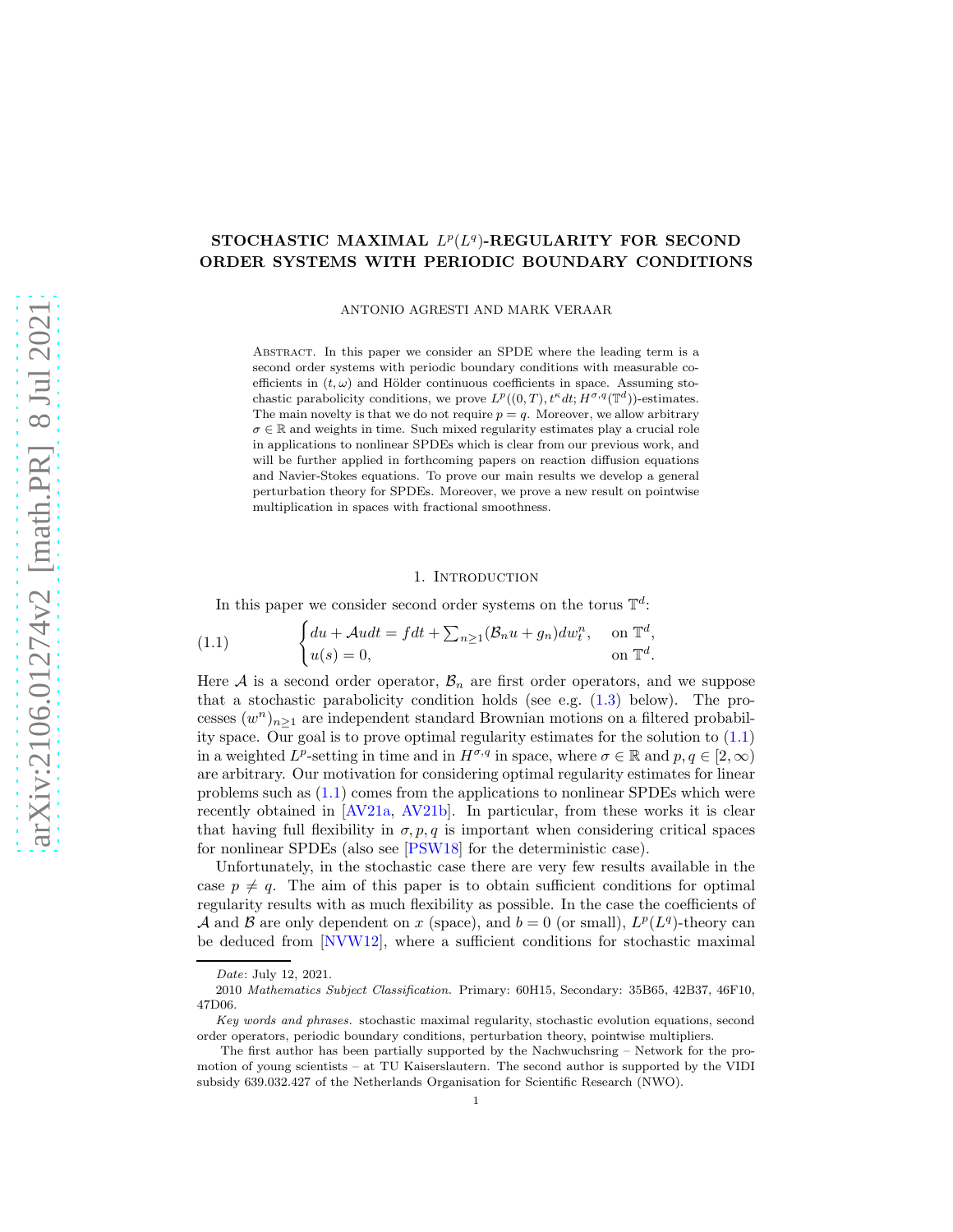regularity is given in terms of the  $H^{\infty}$ -functional calculus of the leading differential operator. Moreover, in [\[LV20b\]](#page-19-2) an extrapolation result was obtained which can be used to go from an  $L^q(L^q)$ -setting to an  $L^p(L^q)$ -setting.

Unfortunately, both of the latter results cannot directly be used if the coefficients are  $(t, \omega, x)$ -dependent and  $\beta$  is not small. However, if  $p = q$ , then many sufficient conditions are available in the literature (see [\[KL13,](#page-19-3) [Kry99,](#page-19-4) [PV19\]](#page-19-5) and references therein). Moreover, in [\[PV19\]](#page-19-5) the case  $p \neq q$  is covered if the coefficients are only  $(t, \omega)$ -dependent. The difficulties in case  $p \neq q$  are due to the fact that Fubini arguments fail, and this has consequences for localization arguments. In [\[GV17\]](#page-19-6) this problem was circumvented for deterministic PDEs with continuous coefficient by using the weighted extrapolation theory of Rubio de Francia. This was further improved to VMO-coefficients in space in [\[DK18\]](#page-18-2). At the moment the latter approach seems not available for SPDEs.

In the current paper we give suitable conditions under which a localization argument can be done in the  $p \neq q$  setting. Here we only assume regularity conditions on the coefficients in the space variable. In  $(t, \omega)$  the coefficients are only assumed to be progressively measurable. Our starting point is the case of space-independent coefficients previously considered in [\[PV19\]](#page-19-5). In the case of  $(t, \omega, x)$ -dependent coefficient we obtain stochastic maximal  $L^p$ -regularity using a new abstract perturbation result for stochastic maximal  $L^p$ -regularity, and new results on pointwise multiplication in spaces of fractional smoothness, we are able to apply the general framework of [\[PV19\]](#page-19-5) combined with some results from [\[AV21a,](#page-18-0) [AV21b\]](#page-18-1), to do a localization argument to build in  $x$ -dependence. In follow-up papers we apply our results to stochastic reaction diffusion equations and Navier-Stokes equations.

To finish this introduction we state a special case of our main result in the case of scalar equations (Theorem [5.2](#page-12-0) for  $m = 1$ ). Below  $\mathscr P$  and  $\mathscr B$  denote the progressive and the Borel  $\sigma$ -algebra, respectively.

<span id="page-1-1"></span>Assumption 1.1. *Let*  $\sigma \in \mathbb{R}$  *and*  $T \in (0, \infty)$ *. For*  $n \geq 1$  *and*  $t \in [0, T]$ 

(1.2) 
$$
\mathcal{A}(t)u := -\sum_{i,j=1}^d \partial_i(a^{i,j}(t,\cdot)\partial_j u) \text{ and } \mathcal{B}_n(t)u := \sum_{j=1}^d b^j_{k,n}(t,\cdot)\partial_j u
$$

*For each*  $i, j \in \{1, ..., d\}$ ,  $a^{i,j} : [0, T] \times \Omega \times \mathbb{T}^d \to \mathbb{R}$  and  $b_n^j : [0, T] \times \Omega \times \mathbb{T}^d \to \mathbb{R}$ *are*  $\mathscr{P} \otimes \mathscr{B}(\mathbb{T}^d)$ -measurable, and there exist  $C_{a,b} > 0$ ,  $\alpha > |1 + \sigma|$  such that a.s.

$$
||a^{i,j}(t,\cdot)||_{C^{\alpha}(\mathbb{T}^d)}+||(b_n^j(t,\cdot))_{n\in\mathbb{N}}||_{C^{\alpha}(\mathbb{T}^d;\ell^2)} \leq C_{a,b}, \ t\in[0,T], \ i,j\in\{1,\ldots,d\}.
$$

*There exists*  $\vartheta > 0$  *such that a.s. for all*  $t \in [0, T]$ ,  $x \in \mathbb{T}^d$ ,  $\eta \in \mathbb{R}^m$  and  $\xi \in \mathbb{R}^d$ ,

<span id="page-1-0"></span>(1.3) 
$$
\sum_{i,j=1}^d \left( a^{i,j}(t,x) - \frac{1}{2} \sum_{n \ge 1} b_n^j(t,x) b_n^i(t,x) \xi_i \xi_j \right) \ge \vartheta |\xi|^2.
$$

The following follows from Theorem [5.2,](#page-12-0) where also systems and mixed spacetime regularity are considered.

<span id="page-1-2"></span>**Theorem 1.2.** Suppose that Assumption [1.1](#page-1-1) holds. Let  $p \in (2,\infty)$ ,  $q \in [2,\infty)$  and  $\kappa \in [0, p/2-1)$  *(or*  $p = q = 2$  *and*  $\kappa = 0$ *). Let*  $w_{\kappa}(t) = t^{\kappa}$ *. Then for each* 

 $f \in L^p_{\mathscr{P}}(\Omega \times (0,T), w_{\kappa}; H^{\sigma,q}(\mathbb{T}^d)), \text{ and } g \in L^p_{\mathscr{P}}(\Omega \times (0,T), w_{\kappa}; H^{1+\sigma,q}(\mathbb{T}^d;\ell^2))$ *there exists a unique strong solution* u *to* [\(1.1\)](#page-0-0) *and*

$$
||u||_{L^p(\Omega\times(0,T),w_\kappa;H^{2+\sigma,q}(\mathbb{T}^d)))}\lesssim ||f||_{L^p(\Omega\times(0,T),w_\kappa;H^{\sigma,q}(\mathbb{T}^d))}
$$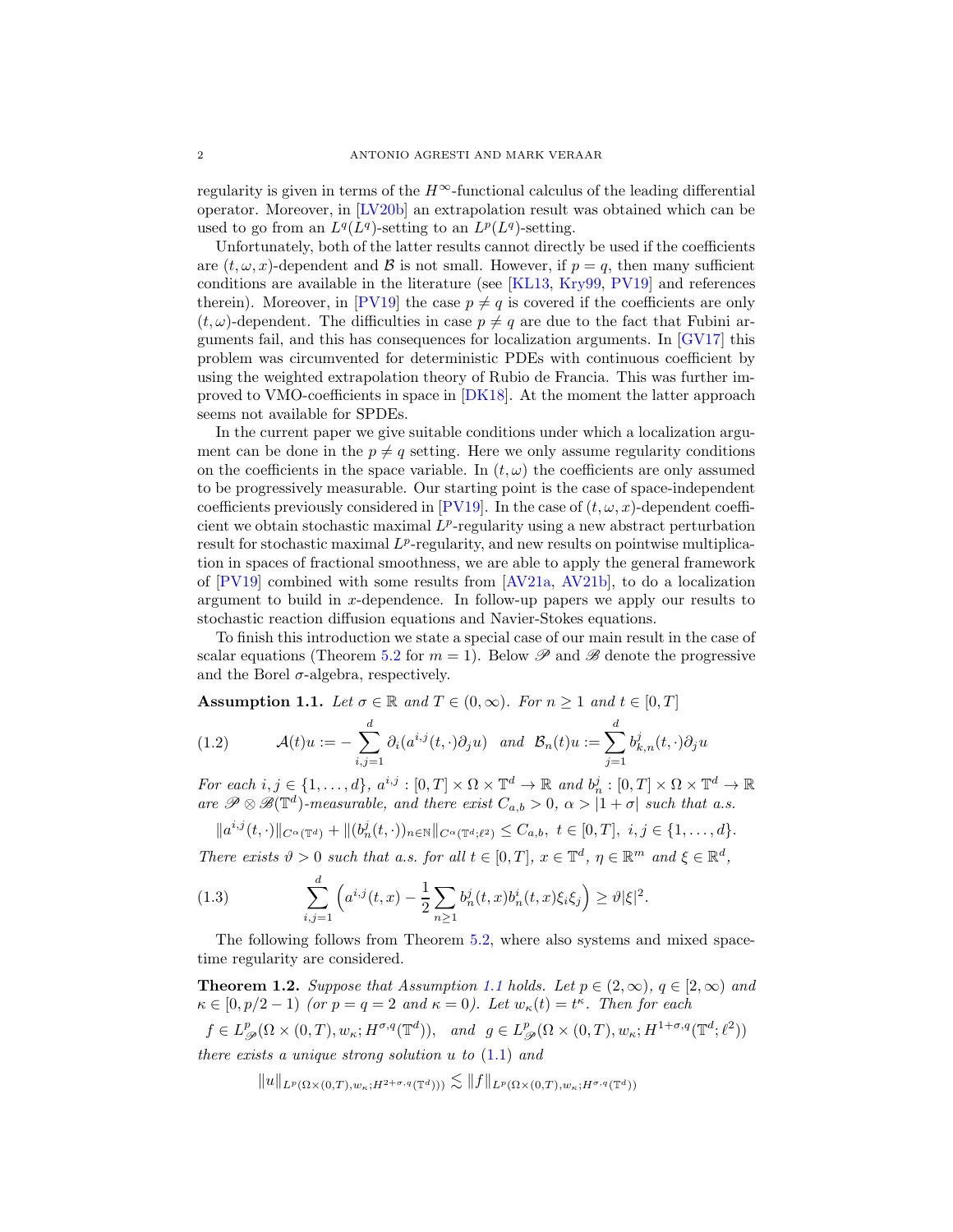$$
+ \|g\|_{L^p(\Omega \times (0,T),w_\kappa;H^{1+\sigma,q}(\mathbb{T}^d;\ell^2))}
$$

# *with implicit constant independent of* (f, g)*.*

A similar result holds for  $\mathbb{R}^d$  in case the coefficients become constant for  $|x| \to \infty$ (see Remark [5.7\)](#page-14-0). Furthermore, a version of the result also holds for non-divergence type operators (see Theorem [5.3\)](#page-13-0).

# 2. Preliminaries

In this section we collect known facts and fix our notation. Here  $X$  denotes a Banach space.

2.1. Function spaces. For details on vector-valued functions spaces and complex interpolation we refer to [\[Ama19,](#page-18-3) [HNVW16,](#page-19-7) [MV12,](#page-19-8) [Tri95\]](#page-19-9). For an open subset  $\mathscr{O} \subseteq$  $\mathbb{R}^d$  and  $k \in \mathbb{N}_0$ ,  $C^k(\overline{\mathscr{O}};X)$  denotes the space of all k-times continuous differentiable functions with bounded derivatives endowed with its supremum norm. For  $\alpha =$  $k+s$  with  $k \in \mathbb{N}_0$  and  $s \in (0,1)$  define  $C^{\alpha}(\overline{\mathscr{O}};X)$  to be the space of functions  $f \in C^k(\overline{\mathscr{O}};X)$  for which the derivatives of order  $\leq k$  are s-Hölder continuous.

For  $p \in (1,\infty)$ ,  $\kappa \in (-1, p-1)$  and  $a \geq 0$ ,  $w_{\kappa}^a$  denotes the shifted power weight

$$
w_{\kappa}^a(t) := |t - a|^{\kappa}, \quad t \in \mathbb{R}, \qquad w_{\kappa} := w_{\kappa}^0.
$$

For  $I = (a, b)$  where  $0 \le a < b \le \infty$ , let  $L^p(I, w_\kappa^a; X)$  be the space of all strongly measurable functions  $f: I \to X$  such that

$$
||f||_{L^p(I,w_{\kappa}^a;X)} := \left(\int_a^b ||f(t)||_X^p w_{\kappa}^a(t)dt\right)^{1/p} < \infty,
$$

where we omit the weight from the above notation if  $\kappa = 0$ . Let  $W^{1,p}(I, w_{\kappa}^a; X)$ denote the subspace of  $L^p(I, w^a_{\kappa}; X)$  such that the weak derivative satisfies  $f' \in$  $L^p(I, w_\kappa^a; X)$ . This space is endowed with the norm:

$$
||f||_{W^{1,p}(I,w_{\kappa}^a;X)}:=||f||_{L^p(I,w_{\kappa}^a;X)}+||f'||_{L^p(I,w_{\kappa}^a;X)}.
$$

Furthermore, for  $\theta \in (0,1)$  let

$$
{}_{0}W^{1,p}(I, w_{\kappa}^{a}; X) = \{f \in W^{1,p}(I, w_{\kappa}^{a}; X) : f(a) = 0\},
$$
  
\n
$$
H^{\theta, p}(I, w_{\kappa}^{a}; X) = [L^{p}(I, w_{\kappa}^{a}; X), W^{1,p}(I, w_{\kappa}^{a}; X)]_{\theta}
$$
 (complex interpolation),  
\n
$$
{}_{0}H^{\theta, p}(I, w_{\kappa}^{a}; X) = [L^{p}(I, w_{\kappa}^{a}; X_{1}), {}_{0}W^{1,p}(I, w_{\kappa}^{a}; X)]_{\theta}.
$$

2.2. Stochastic maximal  $L^p$ -regularity. Next we will introduce the main abstract setting to define stochastic maximal  $L^p$ -regularity.

<span id="page-2-0"></span>**Assumption 2.1.** *Let*  $X_0, X_1$  *be UMD Banach spaces with type 2 and*  $X_1 \hookrightarrow X_0$ *densely. Assume that one of the following two settings is satisfied*

- $p \in (2, \infty)$  and  $\kappa \in [0, \frac{p}{2} 1)$ ;
- $p = 2$ ,  $\kappa = 0$  and  $X_0, \overline{X_1}$  are Hilbert spaces.

*For*  $\theta \in (0, 1)$  *and*  $p, \kappa$  *as above, we set* 

$$
X_{\theta} := [X_0, X_1]_{\theta}, \qquad X_{\kappa, p}^{\text{Tr}} := (X_0, X_1)_{1 - \frac{1+\kappa}{p}, p}, \qquad X_p^{\text{Tr}} := X_{0, p}^{\text{Tr}}.
$$

<span id="page-2-1"></span>Assumption 2.2. Let  $T \in (0, \infty]$  and  $s \in [0, T)$ . Assume that  $A : [s, T] \times \Omega \rightarrow$  $\mathscr{L}(X_1, X_0)$  and  $B : [s, T] \times \Omega \rightarrow \mathscr{L}(X_1, \gamma(H, X_{1/2}))$  are strongly progressively *measurable and there exists*  $C_{A,B} > 0$  *such that, a.s. for all*  $t \in [s, T]$ *,* 

$$
||A(\omega, t)||_{\mathscr{L}(X_1, X_0)} + ||B(\omega, t)||_{\mathscr{L}(X_1, \gamma(H, X_{1/2}))} \leq C_{A, B} < \infty.
$$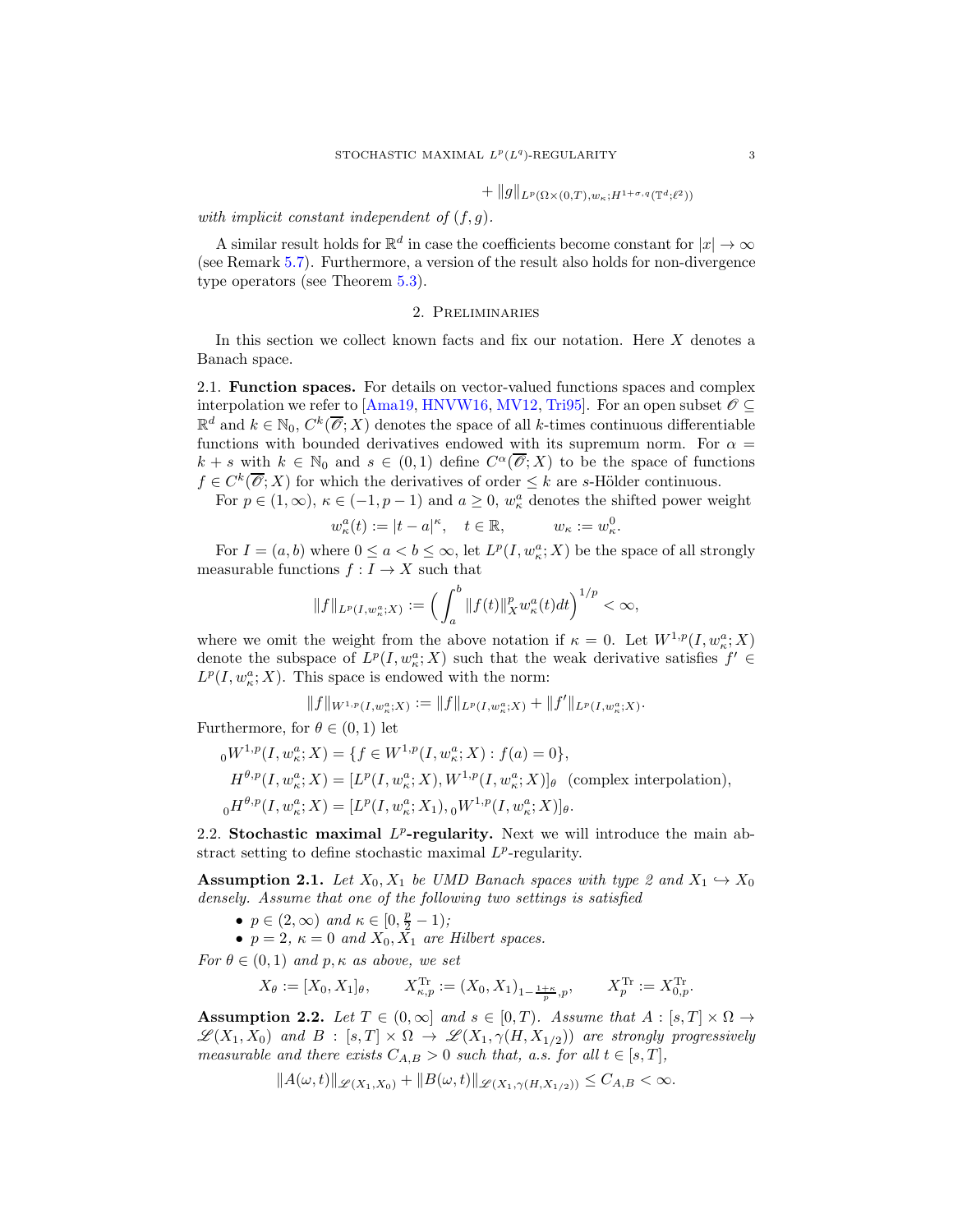Stochastic maximal  $L^p$ -regularity is concerned with the optimal regularity estimate for the linear abstract stochastic Cauchy problem:

<span id="page-3-0"></span>(2.1) 
$$
\begin{cases} du(t) + A(t)u(t)dt = f(t)dt + (B(t)u(t) + g(t))dW_H(t), \quad t \in [s, T], \\ u(s) = u_s. \end{cases}
$$

Here  $W_H$  denotes a H-cylindrical Brownian motion (see e.g. [\[AV21a,](#page-18-0) Definition 2.11]) on a filtered probability space  $(\Omega, \mathscr{A}, (\mathscr{F}_t)_{t>0}, \mathbb{P})$  and H is a separable Hilbert space. In order to define strong solutions to  $(2.1)$  let  $\tau$  be a stopping time such that  $s \leq \tau \leq T$  a.s. and let  $u_s \in L^0_{\mathscr{F}_s}(\Omega; X_0)$ ,  $f \in L^0_{\mathscr{P}}(\Omega; L^1(s,\tau; X_0))$ ,  $g \in$  $L^0_{\mathscr{P}}(\Omega; L^2(s,\tau;\gamma(H,X_0))),$  where  $\mathscr P$  denotes the progressive  $\sigma$ -algebra. A strongly progressive measurable map  $u : [s, \tau] \times \Omega \to X_1$  is said to be a *strong solution* to  $(2.1)$  on  $[s, \tau]$  if  $u \in L^0(\Omega; L^2(s, \tau; X_1))$  and, a.s. for all  $t \in [s, \tau]$ ,

$$
u(t) - u_s + \int_s^t A(r)u(r)dr = \int_s^t f(r)dr + \int_s^t \mathbf{1}_{(s,\tau)}(B(r)u(r) + g(r))dW_H(r).
$$

As in  $[AV21a]$ , we define (weighted) stochastic maximal  $L^p$ -regularity.

<span id="page-3-1"></span>Definition 2.3 (Stochastic maximal L<sup>p</sup>-regularity). Let Assumptions [2.1](#page-2-0) and [2.2](#page-2-1) *be satisfied.* We write  $(A, B) \in \mathcal{SMR}_{p,\kappa}(s,T)$  *if for every* 

$$
f \in L^p_{\mathscr{P}}((s,T) \times \Omega, w^s_{\kappa}; X_0), \quad \text{and} \quad g \in L^p_{\mathscr{P}}((s,T) \times \Omega, w^s_{\kappa}; \gamma(H, X_{1/2}))
$$

*there exists a strong solution* u *to* [\(2.1\)](#page-3-0) *with*  $u_s = 0$  *such that*  $u \in L^p_{\mathscr{P}}((s,T) \times$  $\Omega, w_{\kappa}; X_1$ *), and moreover for all stopping time*  $\tau$ *, such that*  $s \leq \tau \leq T$  *a.s., all* strong solutions  $u \in L^p_{\mathscr{P}}((s,\tau) \times \Omega, w^s_{\kappa}; X_1)$  *to* [\(2.1\)](#page-3-0) *with*  $u_s = 0$  *satisfy the estimate* 

 $||u||_{L^p((s,\tau)\times\Omega,w_\kappa;X_1)} \lesssim ||f||_{L^p((s,\tau)\times\Omega,w_{\kappa}^s;X_0)} + ||g||_{L^p((s,\tau)\times\Omega,w_{\kappa}^s;\gamma(H,X_{1/2}))},$ 

*where the implicit constant is independent of*  $(f, g, \tau)$ *. In addition:* 

- (1) If  $p \in (2,\infty)$  and  $\kappa \in [0,\frac{p}{2}-1)$ , then we say  $(A, B) \in \mathcal{SMR}_{p,\kappa}^{\bullet}(s,T)$  if  $(A, B) \in$  $\mathcal{SMR}_{p,\kappa}(s,T)$  and, for each  $\theta \in [0,\frac{1}{2}) \setminus {\frac{1+\kappa}{p}},$
- $||u||_{L^p(\Omega_{t_0} H^{\theta,p}(s,T,w_s^s;X_{1-\theta}))} \lesssim ||f||_{L^p((s,T)\times \Omega,w_s^s;X_0)} + ||g||_{L^p((s,T)\times \Omega,w_s^s;\gamma(H,X_{1/2}))},$

*where the implicit constant is independent of*  $(f, g, \tau)$ *.* 

(2) If  $p = 2$  and  $\kappa = 0$ , then we say  $(A, B) \in \mathcal{SMR}_{2,0}^{\bullet}(s, T)$  if  $(A, B) \in \mathcal{SMR}_{2,0}(s, T)$ *and there exists* C > 0 *such that*

$$
||u||_{L^{2}(\Omega;C([s,T];X_{1/2}))} \lesssim ||f||_{L^{2}((s,T)\times\Omega;X_{0})} + ||g||_{L^{2}((s,T)\times\Omega;\gamma(H,X_{1/2}))},
$$

*where the implicit constant is independent of*  $(f, g, \tau)$ *.* 

We write  $\mathcal{SMR}_p^{\bullet}(s,T) := \mathcal{SMR}_{p,0}^{\bullet}(s,T)$  and  $A \in \mathcal{SMR}_{p,\kappa}^{\bullet}(s,T)$  if  $(A,0) \in$  $\mathcal{SMR}_{p,\kappa}^{\bullet}(s,T)$  and similarly if "•" is omitted.

Nonzero initial data can be considered as a consequence if stochastic maximal  $L^p$ -regularity and will therefore be omitted here (see [\[AV21a,](#page-18-0) Proposition 3.10]).

Examples of operators with stochastic maximal regularity appear in many places in the literature, and we refer to the examples in [\[AV21a,](#page-18-0) Subsection 3.2] and references therein. In Section [5](#page-10-0) we present a general sufficient conditions for stochastic maximal regularity for second order operators with on  $\mathbb{T}^d$  and  $\mathbb{R}^d$ .

Following [\[AV21a,](#page-18-0) [AV21b\]](#page-18-1), we introduce the *solution operator*  $\mathcal{R}_{s,(A,B)}$  associated to the couple  $(A, B) \in \mathcal{SMR}_{p,\kappa}^{\bullet}(s,T)$  defined as

<span id="page-3-2"></span>
$$
(2.2) \t\t u := \mathscr{R}_{s,(A,B)}(0,f,g)
$$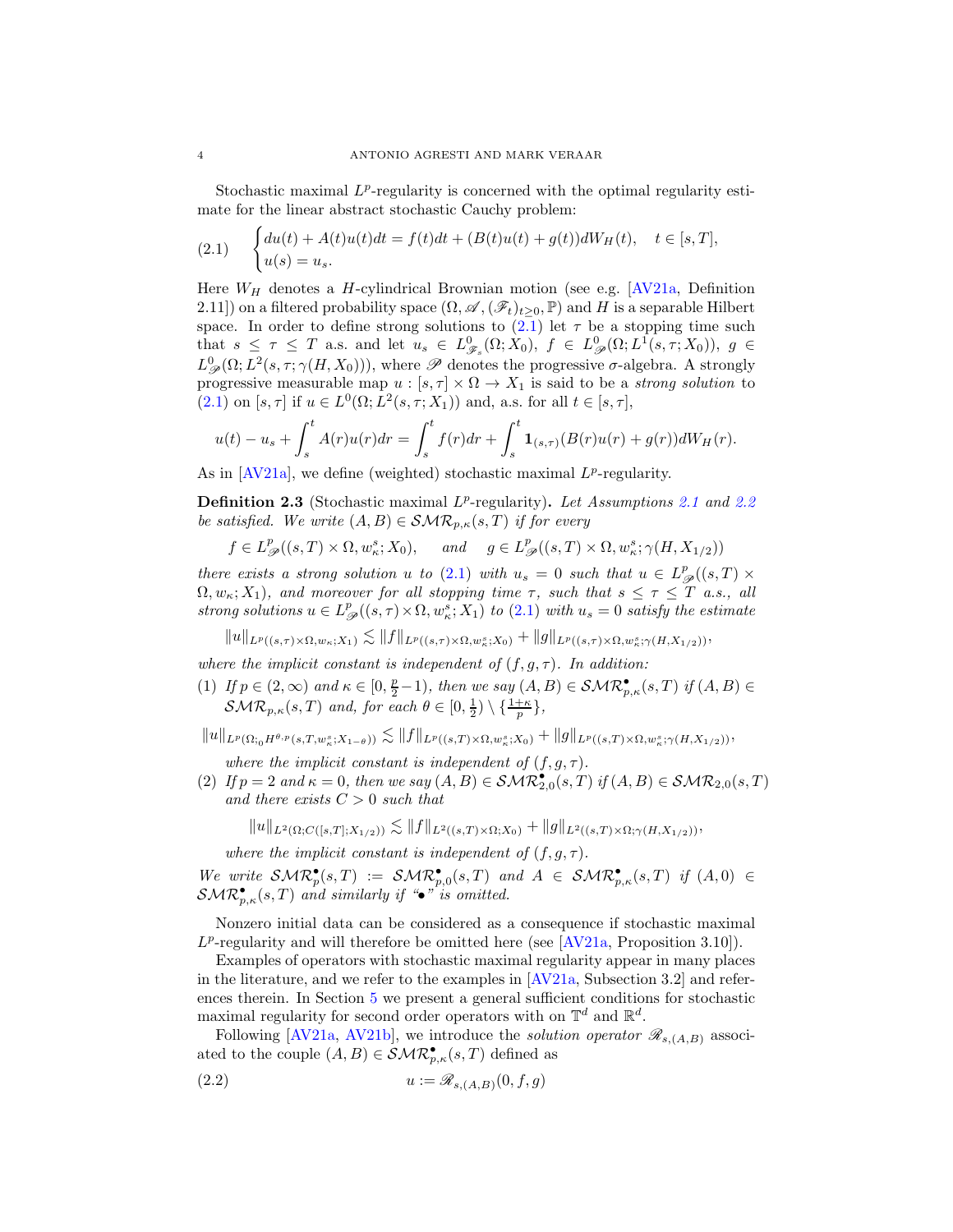where u is the unique solution to [\(2.1\)](#page-3-0). Then  $\mathscr{R}_{s,(A,B)}(0,\cdot,\cdot)$  defines a mapping

 $L^p((s,T)\times\Omega,w^s_{\kappa};X_0)\times L^p((s,T)\times\Omega,w^s_{\kappa};\gamma(H,X_{1/2}))\to L^p(\Omega;H^{\theta,p}(s,T,w^s_{\kappa};X_{1-\theta}))$ 

provided  $p > 2$  and  $\theta \in [0, \frac{p}{2} - 1)$ . Here and below, if  $p = 2$ , then one has to replace  $H^{\theta,p}(s,T,w^s_{\kappa};X_{1-\theta})$  by  $C([s,T];X_{1/2})$ . For future convenience, let us define the following constants

$$
C_{(A,B)}^{\det,\theta,p,\kappa}(s,T) := \|\mathscr{R}_{s,(A,B)}(0,f,0)\|_{L^p((s,T)\times\Omega,w_\kappa^s;X_0)\to L^p(\Omega;H^{\theta,p}(s,T,w_\kappa^s;X_{1-\theta}))}
$$
  

$$
C_{(A,B)}^{\text{sto},\theta,p,\kappa}(s,T) := \|\mathscr{R}_{s,(A,B)}(0,0,g)\|_{L^p((s,T)\times\Omega,w_\kappa^s;X_0)\to L^p(\Omega;H^{\theta,p}(s,T,w_\kappa^s;X_{1-\theta}))}.
$$

Finally, for  $\ell \in \{\text{det}, \text{sto}\},\$  we set

<span id="page-4-2"></span>(2.3) 
$$
K_{(A,B)}^{\ell,\theta,p,\kappa}(s,T) := C_{(A,B)}^{\ell,\theta,p,\kappa}(s,T) + C_{(A,B)}^{\ell,0,p,\kappa}(s,T).
$$

For later reference we collect some of the fundamental results on stochastic maximal  $L^p$ -regularity which will play a key role in the later subsections.

A sufficient condition for stochastic maximal  $L^p$ -regularity was obtained in [\[NVW12\]](#page-19-1) for  $\kappa = 0$ . The case  $\kappa \in (0, \frac{p}{2} - 1)$  was obtained in [\[AV20\]](#page-18-4) using a perturbation argument. For a complete weighted theory we refer to [\[LV20a\]](#page-19-10).

<span id="page-4-3"></span>**Theorem 2.4.** Let the Assumption [2.1](#page-2-0) be satisfied. Let  $X_0$  be isomorphic to a *closed subspace of an L<sup>q</sup>-space for some*  $q \in [2, \infty)$  *and*  $D(\mathcal{T}) = X_1$ *. Assume that there exists*  $\lambda \in \mathbb{R}$  *such that*  $\lambda + \mathcal{T}$  *has a bounded*  $H^{\infty}$ *-calculus of angle*  $\langle \pi/2 \rangle$ *. Then, for all*  $0 \leq s < T < \infty$ ,  $\mathcal{T} \in \mathcal{SMR}_{p,\kappa}^{\bullet}(s,T)$ *. If additionally*  $\mathcal{T}$  *is invertible, then*  $\sup_{T>s} K^{\ell,\theta,p,\kappa}_\mathcal{T}(s,T) < \infty$  *for*  $\ell \in \{\text{det}, \text{sto}\}.$ 

The following results will be employed several times and has been shown in [\[AV21a,](#page-18-0) Proposition 3.12 and Lemma 3.13], where one could replace  $\mathcal{SMR}_{p,\kappa}^{\bullet}(s,T)$ by  $\mathcal{SMR}_{p,\kappa}(s,T)$ .

<span id="page-4-1"></span>**Proposition 2.5.** *Let*  $(A, B) \in \mathcal{SMR}_{p,\kappa}^{\bullet}(s, T)$  *and* 

$$
f \in L^p_{\mathscr{P}}((s,T) \times \Omega, w^s_{\kappa}; X_0), \quad \text{and} \quad g \in L^p_{\mathscr{P}}((s,T) \times \Omega, w^s_{\kappa}; \gamma(H, X_{1/2})),
$$

<span id="page-4-4"></span>*and set*  $u = \mathcal{R}_{s,(A,B)}(0, f, g)$ *. Then for each stopping time*  $\tau$  *such that*  $s \leq \tau \leq T$ a.s. and any strong solution  $v \in L^p_{\mathscr{P}}((s,\tau) \times \Omega, w_\kappa; X_1)$  to [\(2.1\)](#page-3-0) the following holds. (1) v *can be written as*

$$
v = u|_{[s,\tau]} = \mathscr{R}_{s,(A,B)}(0, \mathbf{1}_{[s,\tau]}f, \mathbf{1}_{[s,\tau]}g), \qquad on [s,\tau] \times \Omega.
$$

(2) *There exists*  $C_T > 0$  *independent of*  $(f, q)$  *such that*  $\lim_{t \to 0} C_t = 0$  *and* 

 $||v||_{L^p((\tau,T)\times\Omega, w^s_{\kappa};X_0)} \leq C_T(||f||_{L^p((0,T)\times\Omega, w^s_{\kappa};X_0)} + ||g||_{L^p((\tau,T)\times\Omega, w^s_{\kappa};\gamma(H,X_{1/2})))$ .

A simple but useful transference result (see [\[AV21a,](#page-18-0) Proposition 3.8]) shows that in most cases  $(A, B) \in \mathcal{SMR}_{p,\kappa}(s,T)$  self-improves to the stronger version with  $\bullet$ . To state the result we use the notation introduced in Assumption [2.2.](#page-2-1)

<span id="page-4-0"></span>**Proposition 2.6** (Transference). Let  $(A, B) \in \mathcal{SMR}_{p,\kappa}(s,T)$  and assume that *there exists*  $(\widehat{A}, \widehat{B}) \in \mathcal{SMR}_{p,\kappa}^{\bullet}(s,T)$ *. Then*  $(A, B) \in \mathcal{SMR}_{p,\kappa}^{\bullet}(s,T)$  *and* 

$$
C_{(A,B)}^{\ell,\theta,p,\kappa}(s,T)\leq C(C_{(\widehat{A},\widehat{B})}^{\ell,\theta,p,\kappa}(s,T),C_{(A,B)}^{\ell,0,p,\kappa}(s,T),C_{A,B},C_{\widehat{A},\widehat{B}})
$$

*for all*  $\ell \in \{\text{det}, \text{sto}\}\$  *and*  $\theta \in [0, \frac{1}{2}) \setminus \{\frac{1+\kappa}{p}\}.$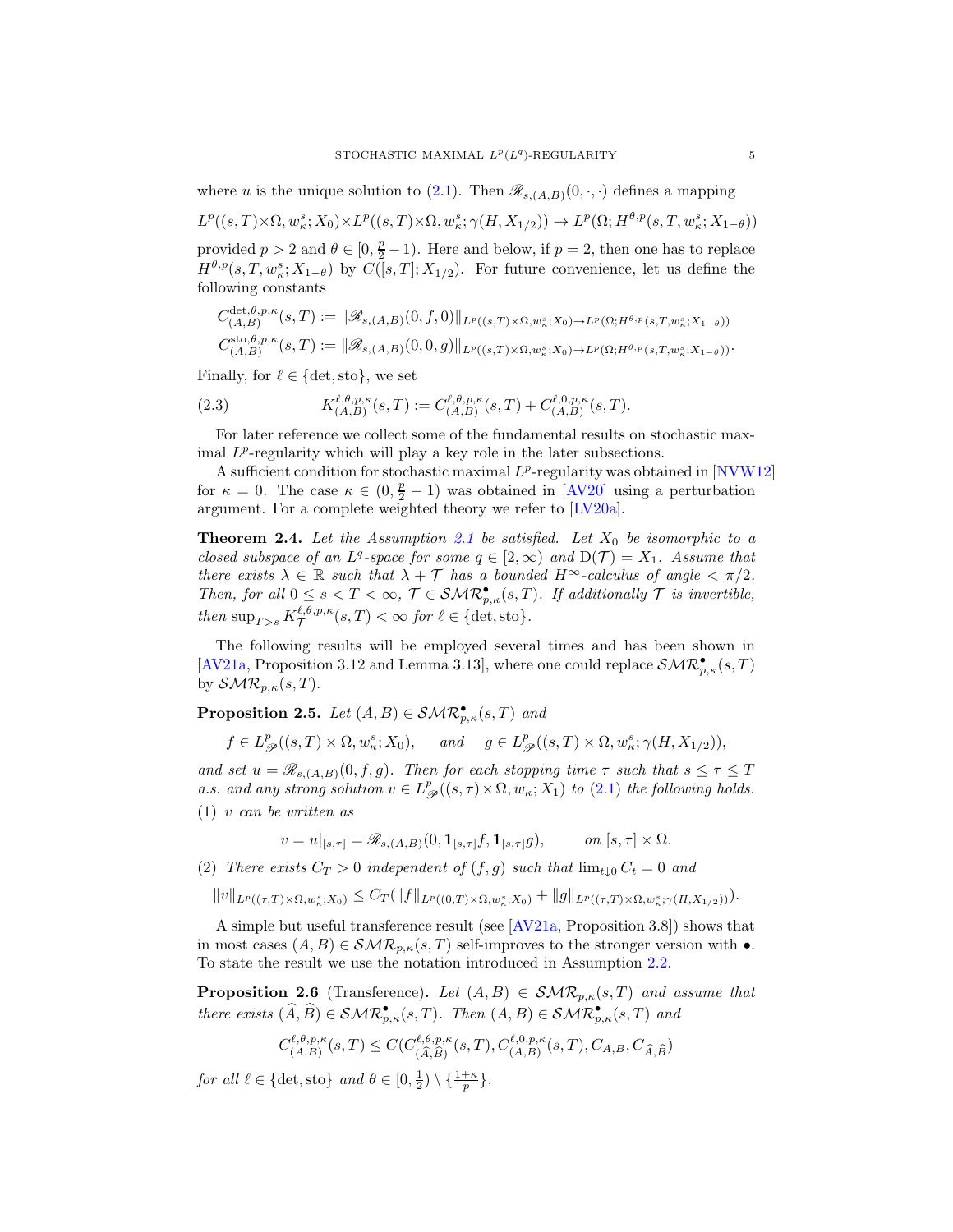#### <span id="page-5-1"></span>3. A perturbation result

Here and in the rest of this section, for the sake of brevity, for any  $\theta \in [0,1]$  and any stopping time  $\tau : \Omega \to [s, T]$ , we set

(3.1) 
$$
E_{\theta,\kappa}(s,\tau) = L_{\mathscr{P}}^p((s,\tau) \times \Omega, w_{\kappa}^s; X_{\theta}),
$$

$$
E_{\theta,\kappa}^{\gamma}(s,\tau) = L_{\mathscr{P}}^p((s,\tau) \times \Omega, w_{\kappa}^s; \gamma(H, X_{\theta})).
$$

Before we state and prove our main perturbation result we provide a simple result which allows to reduce the question whether  $(A, B) \in \mathcal{SMR}_{p,\kappa}^{\bullet}(s,T)$  to the same question on a finite partition of  $(s, T)$ .

<span id="page-5-4"></span>Proposition 3.1 (Partitions). *Let Assumptions [2.1](#page-2-0) and [2.2](#page-2-1) be satisfied. Assume that there exists*  $(\widehat{A}, \widehat{B}) \in \mathcal{SMR}_{p,\kappa}^{\bullet}(s,T)$  *and fix*  $\delta \in (\frac{1+\kappa}{p}, \frac{1}{2})$ *. Let*  $s = s_0 < s_1 <$  $\cdots < s_{N-1} < s_N = T$ *. Assume that for all*  $j \in \{1, \ldots, N-1\}$ *,* 

$$
(A, B) \in \mathcal{SMR}_{p,\kappa}(s, s_1), \qquad (A, B) \in \mathcal{SMR}_p(s_j, s_{j+1}),
$$

*and let* M > 0 *be such that*

<span id="page-5-0"></span>
$$
\max\big\{ C_{(A,B)}^{{\rm det},0,p,\kappa_j}(s_j,s_{j+1}), C_{(A,B)}^{{\rm sto},0,p,\kappa_j}(s_j,s_{j+1}) \big\} \le M
$$

*where*  $\kappa_0 := \kappa$  *and*  $\kappa_j := 0$  *if*  $j \geq 1$ *. Then*  $(A, B) \in \mathcal{SMR}_{p,\kappa}^{\bullet}(s,T)$  *and* 

(3.2) 
$$
C_{(A,B)}^{\ell,0,p,\kappa}(s,T) \leq C(N,M,(s_j)_{j=1}^N, C_{(\widehat{A},\widehat{B})}^{\ell,\delta,p,\kappa}(s,T), C_{\widehat{A},\widehat{B}}),
$$

*for*  $\ell \in \{\text{det}, \text{sto}\}.$ 

*Proof.* We only prove the case  $p > 2$ , since the case  $p = 2$  is simpler. As usual, we only consider  $s = 0$ . Let us recall that by [\[AV21b,](#page-18-1) Proposition 3.12],

<span id="page-5-2"></span>
$$
(3.3) \qquad (\widehat{A}, \widehat{B}) \in \mathcal{SMR}_{p,\kappa}^{\bullet}(0,T) \subseteq \mathcal{SMR}_{p,\kappa}^{\bullet}(0,t) \cap \mathcal{SMR}_p^{\bullet}(t,T)
$$

for all  $t \in [0, T]$ . Thus, by Proposition [2.6,](#page-4-0) it is enough to show that if  $(A, B) \in$  $\mathcal{SMR}_{p,\kappa}^{\bullet}(0,s_{n-1})$  for a given  $2 \leq n \leq N$ , then  $(A,B) \in \mathcal{SMR}_{p,\kappa}(0,s_n)$  and that  $(3.2)$  holds with  $s = 0$  and  $T = s_n$ . We content ourself to construct a unique strong solution  $u_n$  to  $(2.1)$  on  $[0, s_n]$  with a corresponding estimate. The fact that each strong solution v to [\(2.1\)](#page-3-0) on [0,  $\tau$ ] where  $\tau$  is a stopping time such that  $0 \leq \tau \leq s_n$ , satisfies  $v = u_n|_{[0,\tau]}$  follows analogously.

Consider the problem  $(2.1)$  on  $[0, s_n]$  with (see  $(3.1)$ )

$$
u_0 = 0,
$$
  $f \in E_{0,\kappa}(0, s_n),$  and  $g \in E_{1/2,\kappa}^{\gamma}(0, s_n).$ 

Since  $(A, B) \in \mathcal{SMR}_{p,\kappa}^{\bullet}(0, s_{n-1}),$  and [\[ALV21,](#page-18-5) Theorem 1.2], the right regularity holds at time  $s_{n-1}$ , and thus there exists a unique strong solution  $u_{n-1}$  to [\(2.1\)](#page-3-0) on  $[0, s_{n-1}]$  such that

<span id="page-5-3"></span>
$$
(3.4) \qquad \|u_{n-1}\|_{E_{1,\kappa}(0,s_{n-1})} + \|u_{n-1}\|_{L^p(\Omega;C([0,s_{n-1}];X_p^{T_r}))}
$$
  

$$
\lesssim \|f\|_{E_{0,\kappa}(0,s_{n-1})} + \|g\|_{E_{1/2,\kappa}^{\gamma}(0,s_{n-1})}
$$

where the implicit constant depends on  $s_1, n, (\hat{A}, \hat{B}), C_{(A,B)}^{\text{det},0,p,\kappa}(0, s_{n-1}), C_{(A,B)}^{\text{sto},0,p,\kappa}(0, s_{n-1}).$ By assumption, Proposition [2.6](#page-4-0) and [\(3.3\)](#page-5-2), one has  $(A, B) \in \mathcal{SMR}_p^{\bullet}(s_{n-1}, s_n)$ . Thus, by [\[AV21a,](#page-18-0) Proposition 3.10] we can consider nonzero initial values and by  $(3.4)$ , there exists a unique strong solution  $U_n$  to the problem

,

$$
\begin{cases} dU_n(t)+A(t)U_n(t)dt=f(t)dt+(B(t)U_n(t)+g(t))dW_H(t),\quad t\in[s,s_n],\\ U_n(s_{n-1})=u_{n-1}(s_{n-1}), \end{cases}
$$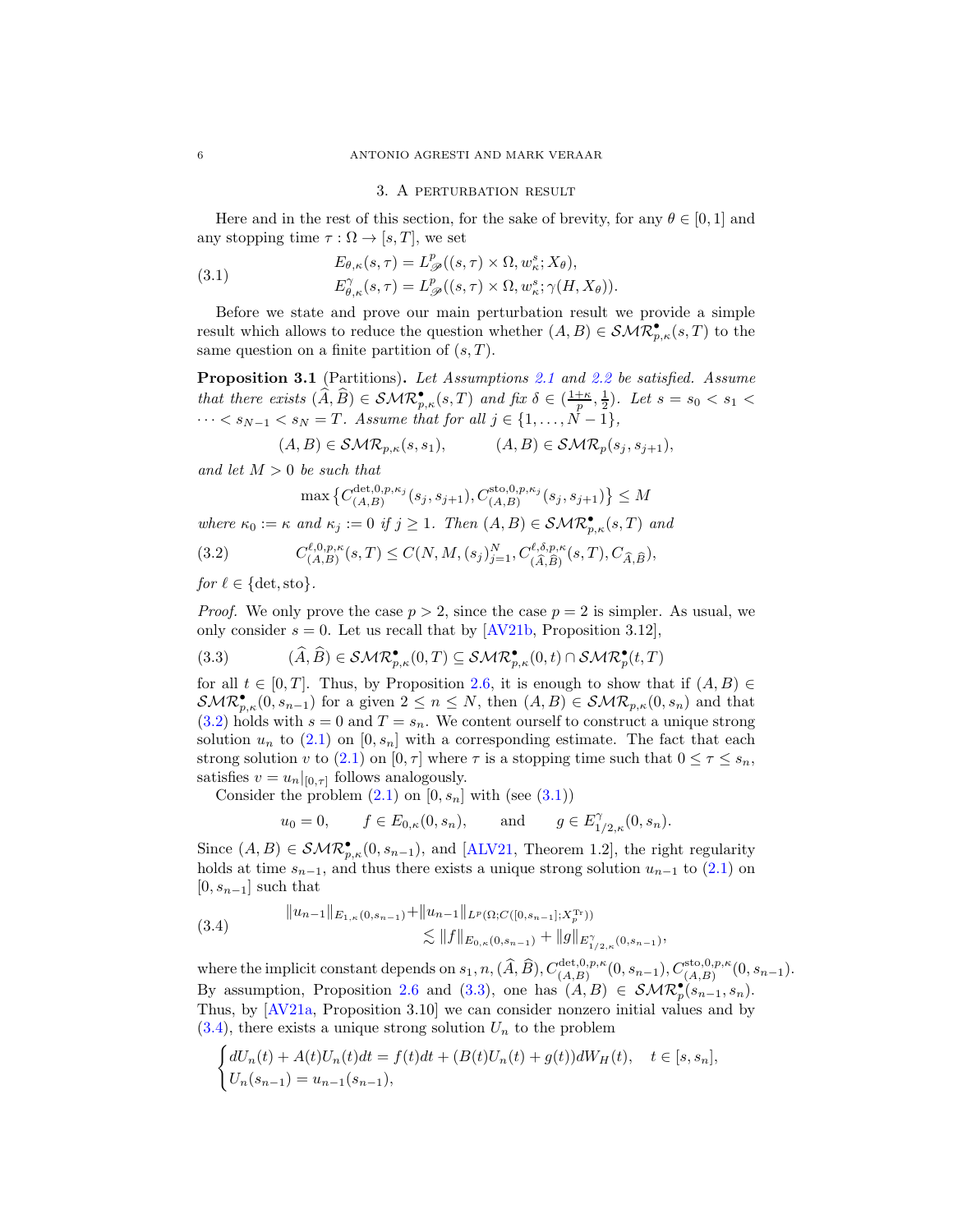<span id="page-6-0"></span>
$$
\|U_n\|_{E_{1,0}(s_{n-1},s_n)}\leq \|u_{n-1}(s_{n-1})\|_{L^p(\Omega; X_p^{\text{Tr}})} + \|f\|_{E_{0,0}(s_{n-1},s_n)} + \|g\|_{E_{1/2,0}^{\gamma}(s_{n-1},s_n)}\leq \|f\|_{E_{0,\kappa}(0,s_n)} + \|g\|_{E_{1/2,\kappa}^{\gamma}(0,s_n)}.
$$

Setting  $u_n := u_{n-1}$  on  $[0, s_{n-1}]$  and  $u_n := U_n$  on  $(s_{n-1}, s_n]$ , it follows that  $u_n$  is a strong solution to  $(2.1)$ , and  $(3.2)$  follows from  $(3.4)-(3.5)$  $(3.4)-(3.5)$ .

Let us conclude with a perturbation result which was announced in [\[AV21a\]](#page-18-0). A version with random initial times, but without lower order terms (i.e.  $L_A = L_B = 0$ ) was given in [\[AV21b\]](#page-18-1). The perturbation result will be used in Section [5](#page-10-0) to treat x-dependent coefficients.

<span id="page-6-1"></span>Theorem 3.2 (Perturbation). *Let Assumptions [2.1](#page-2-0) and [2.2](#page-2-1) be satisfied. Assume that*  $(A, B) \in \mathcal{SMR}_{p,\kappa}^{\bullet}(s,T)$ *. Let*  $A_0 : [s,T] \times \Omega \to \mathcal{L}(X_1, X_0)$ *,*  $B_0 : [s,T] \times \Omega \to$  $\mathscr{L}(X_1, \gamma(H, X_{1/2}))$  *be strongly progressively measurable such that for some positive constants*  $C_A$ ,  $C_B$ ,  $L_A$ ,  $L_B$  *and for all*  $x \in X_1$ , *a.s. for all*  $t \in (s, T)$ ,

$$
||A_0(t, \omega)x||_{X_0} \le C_A ||x||_{X_1} + L_A ||x||_{X_0},
$$
  

$$
||B_0(t, \omega)x||_{\gamma(H, X_{1/2})} \le C_B ||x||_{X_1} + L_B ||x||_{X_0}.
$$

*Fix*  $\delta \in (\frac{1+\kappa}{p}, \frac{1}{2})$ *. Then there exists* 

$$
\varepsilon\big(p,\kappa,X_0,C_A,C_B,L_A,L_B,K_{(A,B)}^{\text{det},\delta,p,\kappa}(s,T),K_{(A,B)}^{\text{sto},\delta,p,\kappa}(s,T)\big)\in(0,1)
$$

*such that if*

$$
C_{\left( A,B\right) }^{\text{det},0,p,\kappa}(s,T)C_{A}+C_{\left( A,B\right) }^{\text{sto},0,p,\kappa}(s,T)C_{B}<\varepsilon,
$$

*then*  $(A + A_0, B + B_0) \in \mathcal{SMR}_{p,\kappa}^{\bullet}(s,T)$  *and, for*  $\ell \in \{\text{sto}, \text{det}\},$ 

$$
C_{(A+A_0,B+B_0)}^{l,0,p,\kappa}(s,T) \le C(p,\kappa,X_0,C_A,C_B,L_A,L_B,K_{(A,B)}^{\text{det},\delta,p,\kappa}(s,T),K_{(A,B)}^{\text{sto},\delta,p,\kappa}(s,T)).
$$

*Proof.* As usual, we set  $s = 0$ . It suffices to prove the result on a suitable partition by Proposition [3.1.](#page-5-4) The proof is divided into three steps.

*Step 1: There exists*  $s_1, C_1 > 0$  *depending only on* p,  $\kappa$ ,  $X_0, C_A, C_B, L_A, L_B$ ,  $C_{(A,B)}^{\det,0,p,\kappa}$  $C_{(A,B)}^{\det,0,p,\kappa}(0,T), C_{(A,B)}^{\text{sto},0,p,\kappa}$  $(0, a, B)$ <sub>(A,B)</sub>  $(0, T)$  *such that*  $(A, B) \in \mathcal{SMR}_{p,\kappa}(s_1)$  *and* 

$$
C_{(A,B)}^{\text{det},0,p,\kappa}(0,s_1) + C_{(A,B)}^{\text{sto},0,p,\kappa}(0,s_1) \le C_1.
$$

Let  $t \in [0,T]$  and let  $\tau : \Omega \to [0,t]$  be a stopping time and let  $E_{\theta,\kappa}(0,\tau)$  and  $E^{\gamma}_{\theta,\kappa}(0,\tau)$  be as in [\(3.1\)](#page-5-1). To prove the required result we use a stochastic version of the method of continuity (see [\[AV21b,](#page-18-1) Proposition 3.13]). To this end, for  $\lambda \in [0,1]$ , set  $A_{\lambda} := A + \lambda A_0$ ,  $B_{\lambda} := B + \lambda B_0$ . Since  $\varepsilon < 1$ , one has

$$
\eta := 1 - C_{(A,B)}^{\text{det},0,p,\kappa}(0,T)C_A - C_{(A,B)}^{\text{sto},0,p,\kappa}(0,T)C_B > 0.
$$

Let  $\mathscr{R} := \mathscr{R}_{0,(A,B)}$  be the solution operator associated to  $(A, B)$ . With the above choice of  $A_\lambda, B_\lambda$  and Proposition [2.5,](#page-4-1) any strong solution  $u \in L^p_\mathscr{P}((0,\tau), w_\kappa; X_1)$  to

$$
\begin{cases} du(t) + A_{\lambda} u dt = f dt + (B_{\lambda} u + g) dW_H, & \text{on } [0, \tau], \\ u(0) = 0, & \end{cases}
$$

satisfies

$$
u = \mathscr{R}(0, \mathbf{1}_{[0,\tau]}(f - \lambda A_0 u), \mathbf{1}_{[0,\tau]}(g + \lambda B_0 u)),
$$
 on  $[0, \tau]$ .

 $(s_n)$ 

and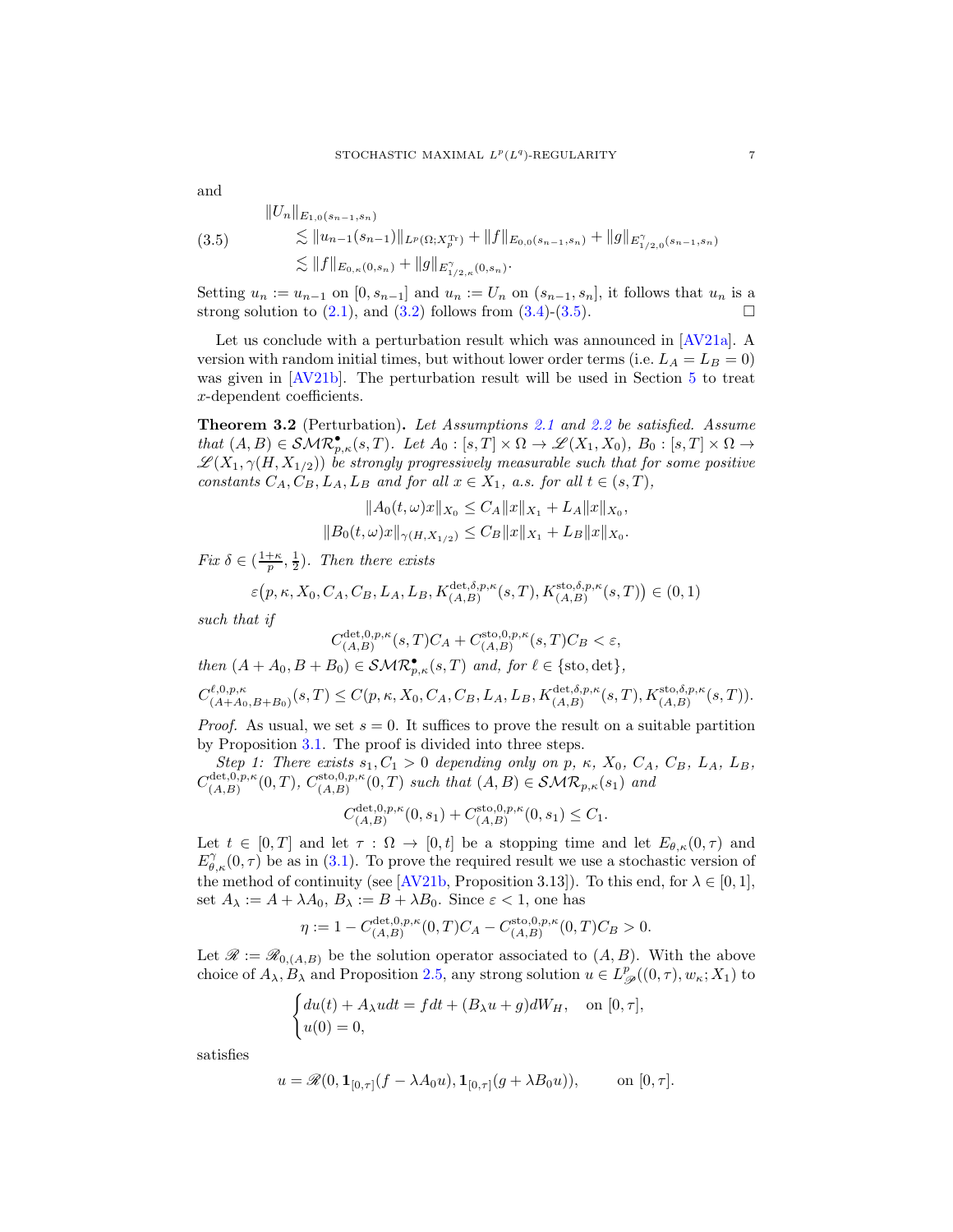For notational convenience, we set  $v := \mathscr{R}(0, \mathbf{1}_{[0,\tau]}(f - \lambda A_0 u), \mathbf{1}_{[0,\tau]}(g + \lambda B_0 u))$  on [0, t]. Thus  $v|_{[0,\tau]} = u$ . Using stochastic maximal  $L^p$ -regularity and  $C_{(A,B)}^{\ell,0,p,\kappa}$  $\binom{(\mathcal{X},\mathcal{Y},\mathcal{P},\kappa}{(A,B)}(0,t)\leq$  $C_{(A,B)}^{\ell,0,p,\kappa}$  $(\mathcal{A}, \mathcal{B})^{(k,0,p,\kappa)}(0,T)$  for  $t \leq T$  and  $\ell \in {\text{det, sto}}$ , we obtain (3.6)

<span id="page-7-0"></span>
$$
\|u\|_{E_{1,\kappa}(0,\tau)} \le \|v\|_{E_{1,\kappa}(0,t)}
$$
  
\n
$$
\le C_{(A,B)}^{\det,0,p,\kappa}(0,T) \|f + \lambda A_0 u\|_{E_{0,\kappa}(0,\tau)} + C_{(A,B)}^{\det,0,p,\kappa}(0,T) \|g + \lambda B_0 u\|_{E_{1/2,\kappa}^{\gamma}(0,\tau)}
$$
  
\n
$$
\le (1-\eta) \|u\|_{E_{1,\kappa}(0,\tau)} + [C_{(A,B)}^{\det,0,p,\kappa}(0,T)L_A + C_{(A,B)}^{\det,0,p,\kappa}(0,T)L_B] \|u\|_{E_{0,\kappa}(0,\tau)}
$$
  
\n
$$
+ C_{(A,B)}^{\det,0,p,\kappa}(0,T) \|f\|_{E_{0,\kappa}(0,\tau)} + C_{(A,B)}^{\det,0,p,\kappa}(0,T) \|g\|_{E_{1/2,\kappa}^{\gamma}(0,\tau)}.
$$

To estimate  $||u||_{E_{0,\kappa}(0,\tau)}$  note that by [\[AV21a,](#page-18-0) Lemma 3.13]

<span id="page-7-1"></span>
$$
(3.7) \quad \|u\|_{E_{0,\kappa}(0,\tau)} \le c(t) \left(\|f - \lambda A_0 u\|_{E_{0,\kappa}(0,\tau)} + \|g + \lambda B_0 u\|_{E_{1/2,\kappa}^{\gamma}(0,\tau)}\right) \n\le C(t) \left(\|u\|_{E_{1,\kappa}(0,\tau)} + \|f\|_{E_{0,\kappa}(0,\tau)} + \|g\|_{E_{1/2,\kappa}^{\gamma}(0,\tau)}\right)
$$

where  $c(t)$  and  $C(t)$  depend only on  $p, X_0, \kappa, C_A, C_B, L_A, L_B, C_{A,B}$  and satisfy  $\lim_{t\downarrow 0} c(t) = \lim_{t\downarrow 0} C(t) = 0.$  Choosing  $s_1 > 0$  such that

$$
\big[C_{(A,B)}^{\text{det},0,p,\kappa}(0,T)L_A+C_{(A,B)}^{\text{sto},0,p,\kappa}(0,T)L_B\big]C(s_1)<\frac{\eta}{2},
$$

Combining  $(3.6)$  and  $(3.7)$  we find the a priori estimate

$$
\frac{\eta}{2}||u||_{E_{1,\kappa}(0,s_1)} \leq (C_{(A,B)}^{\text{det},0,p,\kappa}(0,T)+\frac{\eta}{2})||f||_{E_{0,\kappa}(0,\tau)}+(C_{(A,B)}^{\text{sto},0,p,\kappa}(0,T)+\frac{\eta}{2})||g||_{E_{1/2,\kappa}^{\gamma}(0,\tau)}.
$$

As the latter is uniform in  $\lambda \in [0,1]$ , the result follows from the method of continuity (see [\[AV21b,](#page-18-1) Proposition 3.13]).

*Step 2: Let*  $s_1$  *be as in Step 1. There exist*  $s', C' > 0$  *depending only on*  $p, \kappa$ ,  $X_0, C_A, C_B, L_A, L_B, C_{(A,B)}^{\text{det},0,p,\kappa}$  $C_{(A,B)}^{\det,0,p,\kappa}(0,T) C_{(A,B)}^{\text{sto},0,p,\kappa}$  $\binom{\text{sto},0,p,\kappa}{(A,B)}$  *such that for each*  $t \in [s_1,T)$ *one has*  $(A, B) \in \mathcal{SMR}_p(t, t')$  *with*  $t' := \min\{t + s', T\}$  *and* 

$$
\max \left\{ C_{(A,B)}^{{\rm det},0,p,0}(t,t'), C_{(A,B)}^{{\rm sto},0,p,0}(t,t') \right\} \leq C'.
$$

Note that by [\[AV21b,](#page-18-1) Proposition 3.12], for all  $\ell \in \{\text{det}, \text{sto}\}\$ and all  $t' > t$ 

<span id="page-7-2"></span>
$$
C_{(A,B)}^{\ell,0,p,0}(t,t') \le (T/s_1)^{\kappa/p} C_{(A,B)}^{\ell,0,p,\kappa}(0,T).
$$

Setting  $\varepsilon := (s_1/T)^{\kappa/p}$ , the previous estimate gives

(3.8) 
$$
C_{(A,B)}^{\text{det},0,p,0}(t,t')C_A + C_{(A,B)}^{\text{sto},0,p,0}(t,t')C_B < 1.
$$

Up to a translation argument, the claim of this step follows by repeating the argument in Step 1 with  $\kappa = 0$  and  $(3.8)$ .

*Step 3: Conclusion.* Let  $s_1$  and  $s' > 0$  be as in Step 1 and 2, respectively. The claim follows from Steps 1-2 and Proposition [3.1](#page-5-4) by setting  $(\hat{A}, \hat{B}) = (A, B)$ ,  $s_j := \min\{s_1 + js', T\}$  for  $j \ge 2$  and choosing  $N \in \mathbb{N}$  such that  $s_1 + Ns' > T$ .  $\Box$ 

## 4. Pointwise multiplication

For the proofs in Section [5](#page-10-0) we need a result on pointwise multiplication in Bessel potential spaces. A standard reference for such results is [\[RS96\]](#page-19-11). Some extensions to the vector-valued setting can be found in [\[MV15,](#page-19-12) Theorem 5.10]. In case of positive smoothness the results below are well-known (see [\[Tay00,](#page-19-13) Proposition 1.1, Chapter 2]). The results for negative smoothness seem to be new.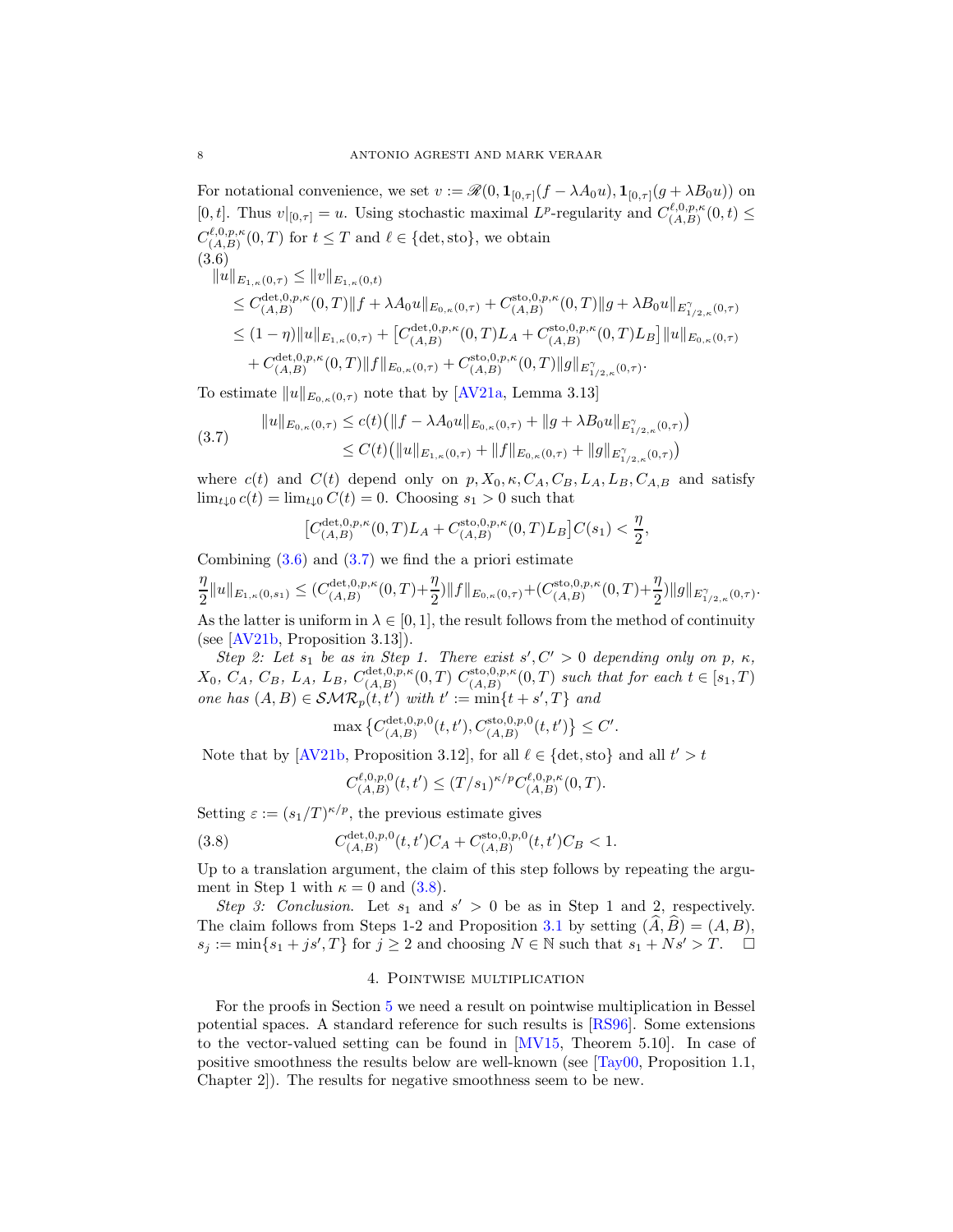<span id="page-8-5"></span>**Proposition 4.1.** Let H a Hilbert space, and let  $\mathscr O$  either be  $\mathbb R^d$ ,  $\mathbb R^d_+$ ,  $\mathbb T^d$ , or a *bounded Lipschitz domain. Let*  $s > 0$ ,  $q \in (1, \infty)$  *and*  $\tau \in (s, \infty)$ *. Then the following estimates hold whenever the right-hand side is finite:*

- <span id="page-8-2"></span> $(1) \|fg\|_{H^{s,q}(\mathscr{O};H)} \lesssim \|f\|_{H^{s,q_1}(\mathscr{O})} \|g\|_{L^{q_2}(\mathscr{O};H)} + \|g\|_{H^{s,r_1}(\mathscr{O};H)} \|f\|_{L^{r_2}(\mathscr{O})}$  provided  $q_1, r_1 \in$  $(1, \infty]$  *and*  $q_2, r_2 \in (1, \infty)$  *satisfy*  $\frac{1}{q_1} + \frac{1}{q_2} = \frac{1}{r_1} + \frac{1}{r_2} = \frac{1}{q}$ ;
- <span id="page-8-3"></span><span id="page-8-0"></span> $(2) \|fg\|_{H^{s,q}(\mathscr{O};H)} \lesssim \|f\|_{H^{s,q}(\mathscr{O})} \|g\|_{L^{\infty}(\mathscr{O};H)} + \|g\|_{C^{\tau}(\mathscr{O};H)} \|f\|_{L^{q}(\mathscr{O})};$
- $\|f\mathscr{G}\|_{H^{-s,q}(\mathscr{O};H)} \lesssim \|f\|_{H^{-s,q}(\mathscr{O})}\|\mathscr{g}\|_{L^\infty(\mathscr{O};H)} + \|g\|_{H^{\tau,\zeta}(\mathscr{O};H)}\|f\|_{H^{-s-\varepsilon,q}(\mathscr{O})}$  provided  $\tau > \frac{d}{\zeta}$  and  $\zeta \in [q', \infty)$  and where  $\varepsilon > 0$  only depends on  $(d, q, s, \tau, \zeta)$ ;
- <span id="page-8-1"></span> $(4) \|fg\|_{H^{-s,q}(\mathscr{O};H)} \lesssim \|f\|_{H^{-s,q}(\mathscr{O})} \|g\|_{L^{\infty}(\mathscr{O};H)} + \|g\|_{C^{\tau}(\mathscr{O};H)} \|f\|_{H^{-s-\varepsilon,q}(\mathscr{O})}, where \varepsilon \in \Theta$  $(0, \tau - s)$  *is arbitrary.*

The point in [\(3\)](#page-8-0) and [\(4\)](#page-8-1) is to find some  $\varepsilon > 0$  for which the stated estimate holds. Later on this will be enough to treat the term  $||f||_{H^{-s-\varepsilon,q}(\mathscr{O})}$  as a lower order perturbation in localization arguments. The admissible values of  $\varepsilon$  can be obtained from the proof below. Finally, we note that one can also take  $f$  to be  $H$ -valued and  $g$  scalar-valued in the result and proof below. Moreover, one can even take  $f$ and g both H-valued if one replaces  $fg$  by the inner-product  $(f, g)_H$ .

*Proof.* Since there exists a universal extension operator for  $\mathcal{O}$ , it suffices to consider  $\mathscr{O} = \mathbb{R}^d$ . For details on extension operators we refer to [\[Ste70,](#page-19-14) VI.3] in the integer case. The non-integer case can be obtained by complex interpolation or by using [\[Ryc99\]](#page-19-15) and the standard fact that  $F_{p,2}^s = H^{s,p}$ . All these results extend to the Hilbert space-valued setting with only minor modifications. In the proof below we use the notations of [\[Tay00\]](#page-19-13) for Bony's paraproducts. Let  $(\psi_i)_{i\geq0}$  be a Littlewood-Paley partition of the unity [\[Tay00,](#page-19-13) p. 4] and, for any  $k \in \mathbb{N}$ , set  $\Psi_k := \sum_{j=0}^k \psi_j$ . Then  $\Psi_k = \Psi_0(2^{-k} \cdot)$ . For any  $f \in \mathcal{S}'$ , set  $\psi_j(D)f := \mathscr{F}^{-1}(\psi_j(\cdot)\mathscr{F}(f))$  where  $\mathscr{F}$ denotes the Fourier transform on  $\mathbb{R}^d$ . Then, for any  $f, g \in \mathcal{S}'$ , Bony's decomposition of the product is given by  $fg := T_f g + R(f, g) + T_g f$ , where

$$
T_f g:=\sum_{k\geq 5} \Psi_{k-5}(D)f\psi_{k+1}(D)g,\qquad R(f,g)=\sum_{|j-k|\leq 4} \psi_j(D)f\psi_k(D)g,
$$

whenever these series converge in  $\mathcal{S}'$ . The operator  $T_f g$  is called Bony's paraproduct. The above extends to the case either f or g is in  $\mathcal{S}'(\mathbb{R}^d;H)$ . Moreover, by replacing the product by inner products in H one can also define  $(f, g)_H$  in  $\mathcal{S}'(\mathbb{R}^d)$ whenever the appropriate series converge in  $\mathcal{S}'(\mathbb{R}^d)$ . All result below have versions for these situations, and we will need this in the duality argument in the proofs of [\(3\)](#page-8-0) and [\(4\)](#page-8-1).

 $(1)$ : This follows from  $\text{Tay00}$ , Proposition 1.1, Chapter 2. Actually only the case  $H = \mathbb{R}$  is considered there, but the extension to the Hilbert space-valued setting is straightforward. In particular, note that Littlewood–Paley type estimates also hold in this setting, replacing the absolute values in the square functions by the norms  $\|\cdot\|_H.$ 

[\(2\)](#page-8-3): This can be proved in a similar way as [\(1\)](#page-8-2). It suffices to bound each of the terms in the paraproduct. To indicate the required change we recall from (see [\[Tri83,](#page-19-16) Theorem  $2.5.7(6)$ ] and [\[Tri95,](#page-19-9) Theorem  $2.7.2.1$ ]) that

<span id="page-8-4"></span>(4.1) 
$$
\|g\|_{C^t} \approx \sup_{j\geq 0} 2^{jt} \|\psi_j(D)g\|_{L^{\infty}}, \text{ for all } t \in (0,\infty) \setminus \mathbb{N}.
$$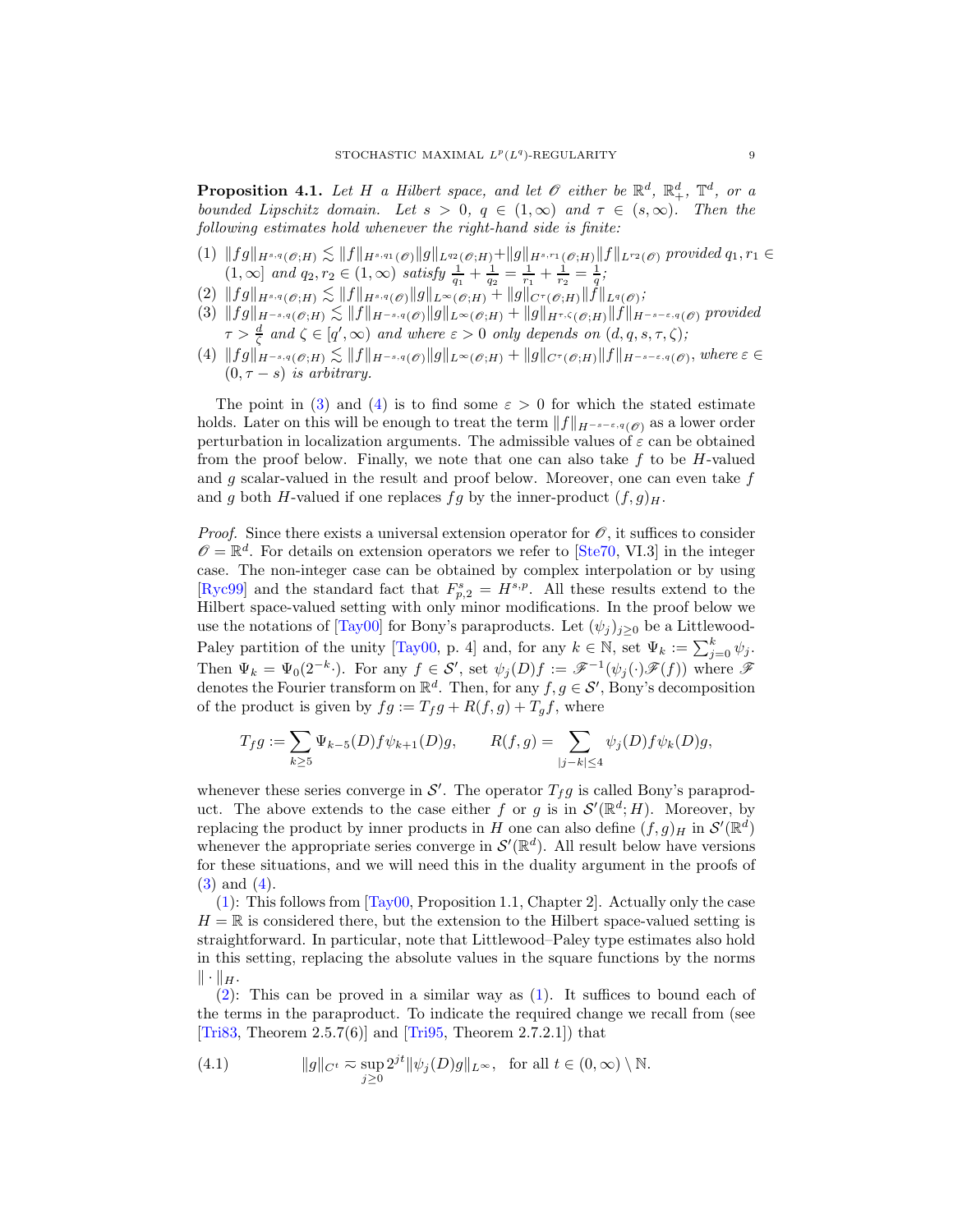By (1.4)-(1.5) in [\[Tay00,](#page-19-13) Chapter 2],

<span id="page-9-0"></span>(4.2) 
$$
\|R(f,g)\|_{H^{s,q}} + \|T_g f\|_{H^{s,q}} \lesssim \|g\|_{L^{q_1}} \|f\|_{H^{s,q_2}} \quad \text{where} \quad \frac{1}{q_1} + \frac{1}{q_2} = \frac{1}{q},
$$

with  $q_1 \in (q,\infty]$  and  $q_2 \in (q,\infty)$ . Setting  $q_1 = \infty$  part of [\(2\)](#page-8-3) follows and it remains to estimate  $T_f g$ . Reasoning as in [\[Tay00,](#page-19-13) (1.6), Chapter 2], one obtains that for all  $\gamma > \varepsilon \geq 0$  such that  $s + \gamma \notin \mathbb{N}$  (in order to apply  $(4.1)$ ) (4.3)

<span id="page-9-5"></span>
$$
\|T_{f}g\|_{H^{s+\varepsilon,q}} \approx \Big\| \Big( \sum_{k\geq 5} 2^{2k(s+\varepsilon)} |\Psi_{k-5}(D)f|^{2} ||\psi_{k}(D)g||_{H}^{2} \Big)^{1/2} \Big\|_{L^{q}} \leq \Big\| \sup_{k\geq 0} 2^{(s+\gamma)k} ||\psi_{k}(D)g||_{H} \Big\|_{L^{\infty}} \Big\| \Big( \sum_{k\geq 5} 2^{-2k(\gamma-\varepsilon)} |\Psi_{k-5}(D)f|^{2} \Big)^{1/2} \Big\|_{L^{q}} \lesssim \|g\|_{C^{s+\gamma}} \Big\| \sup_{k\geq 0} |\Psi_{k}(D)f| \Big\|_{L^{q}} \lesssim \|g\|_{C^{s+\gamma}} \|f\|_{L^{q}},
$$

where in the last inequality we used [\[HNVW16,](#page-19-7) Proposition 2.3.9 and Theorem 2.3.2]. With  $\varepsilon = 0$  and  $s + \gamma \in (s, \tau] \setminus \mathbb{N}$ , the remaining estimate for [\(2\)](#page-8-3) follows.

[\(3\)](#page-8-0): By Sobolev embedding we may assume  $\zeta \in (q', \infty)$ . We use a duality argument. Note that  $\mathcal{S}(\mathbb{R}^d; H)$  is dense in  $H^{t,q}$  and  $(H^{-t,q})^* = H^{t,q'}$  for all  $t \in \mathbb{R}$ and  $q \in (1,\infty)$  (see [\[HNVW16,](#page-19-7) Propositions 5.6.4 and 5.6.7] for the vector-valued case). By approximation it suffices to consider  $f \in \mathcal{S}(\mathbb{R}^d)$ . Let  $h \in \mathcal{S}(\mathbb{R}^d; H)$ and  $g \in H^{\tau,\zeta}(\mathbb{R}^d;H)$  and note that  $H^{\tau,\zeta} \hookrightarrow L^{\infty}$  by Sobolev embeddings. Bony's decomposition yields

<span id="page-9-3"></span>(4.4) 
$$
|\langle fg, h \rangle| = |\langle f, (g, h)_H \rangle| \le |\langle f, T_g h \rangle| + |\langle f, R(g, h) \rangle| + |\langle f, T_h g \rangle|,
$$

where we need the analogues of  $T_q$ ,  $T_h$  and R where inner products are taken into account. By applying [\(4.2\)](#page-9-0) we find

<span id="page-9-2"></span>(4.5) 
$$
|\langle f, T_g h \rangle| + |\langle f, R(g, h) \rangle| \le ||f||_{H^{-s,q}} (||T_g h||_{H^{s,q'}} + ||R(g, h)||_{H^{s,q'}}) \le ||f||_{H^{-s,q}} ||g||_{L^{\infty}(\mathbb{R}^d;H)} ||h||_{H^{s,q'}(\mathbb{R}^d;H)}.
$$

Since  $|\langle f, T_h g \rangle| \lesssim ||f||_{H^{-s-\varepsilon,q}} ||T_h g||_{H^{s+\varepsilon,q'}}$  for all  $\varepsilon > 0$ , it remains to prove

$$
(4.6) \t\t\t ||T_hg||_{H^{s+\varepsilon,q'}} \lesssim ||h||_{H^{s,q'}(\mathbb{R}^d;H)} ||g||_{H^{\tau,\zeta}(\mathbb{R}^d;H)}
$$

where  $\varepsilon > 0$  depends solely on  $s, \tau, \zeta$ . Indeed, if [\(4.6\)](#page-9-1) holds, then inserting [\(4.5\)](#page-9-2)- $(4.6)$  in  $(4.4)$ , we obtain

<span id="page-9-1"></span>
$$
|\langle fg,h\rangle| \lesssim (\|f\|_{H^{-s,q}} \|g\|_{L^{\infty}(\mathbb{R}^d;H)} + \|f\|_{H^{-s-\varepsilon,q}} \|g\|_{H^{\tau,\zeta}(\mathbb{R}^d;H)}) \|h\|_{H^{s,q'}(\mathbb{R}^d;H)}.
$$

By taking the supremum over all  $h \in \mathcal{S}(\mathbb{R}^d; H)$  with  $||h||_{H^{s,q'}(\mathbb{R}^d; H)} \leq 1$ , the estimate in [\(3\)](#page-8-0) follows by density and duality.

To prove [\(4.6\)](#page-9-1) we will use the following estimation:

 $\|T_h g\|_{H^{s+\varepsilon,q'}} \stackrel{(4.2)}{\leq} \|h\|_{L^{q_1}(\mathbb{R}^d;H)} \|g\|_{H^{s+\varepsilon,q_2}(\mathbb{R}^d;H)} \stackrel{(*)}{\leq} \|h\|_{H^{s,q'}(\mathbb{R}^d;H)} \|g\|_{H^{\tau,\zeta}(\mathbb{R}^d;H)}.$  $\|T_h g\|_{H^{s+\varepsilon,q'}} \stackrel{(4.2)}{\leq} \|h\|_{L^{q_1}(\mathbb{R}^d;H)} \|g\|_{H^{s+\varepsilon,q_2}(\mathbb{R}^d;H)} \stackrel{(*)}{\leq} \|h\|_{H^{s,q'}(\mathbb{R}^d;H)} \|g\|_{H^{\tau,\zeta}(\mathbb{R}^d;H)}.$  $\|T_h g\|_{H^{s+\varepsilon,q'}} \stackrel{(4.2)}{\leq} \|h\|_{L^{q_1}(\mathbb{R}^d;H)} \|g\|_{H^{s+\varepsilon,q_2}(\mathbb{R}^d;H)} \stackrel{(*)}{\leq} \|h\|_{H^{s,q'}(\mathbb{R}^d;H)} \|g\|_{H^{\tau,\zeta}(\mathbb{R}^d;H)}.$ 

Here we apply [\(4.2\)](#page-9-0) with  $\frac{1}{q_1} + \frac{1}{q_2} = \frac{1}{q'}$ , and in (\*) we used Sobolev embedding which gives the restrictions

<span id="page-9-4"></span>(4.7) (i): 
$$
s - \frac{d}{q'} \ge -\frac{d}{q_1}
$$
, and (ii):  $q_2 > \zeta$ , and (iii):  $\tau - \frac{d}{\zeta} \ge s + \varepsilon - \frac{d}{q_2}$ .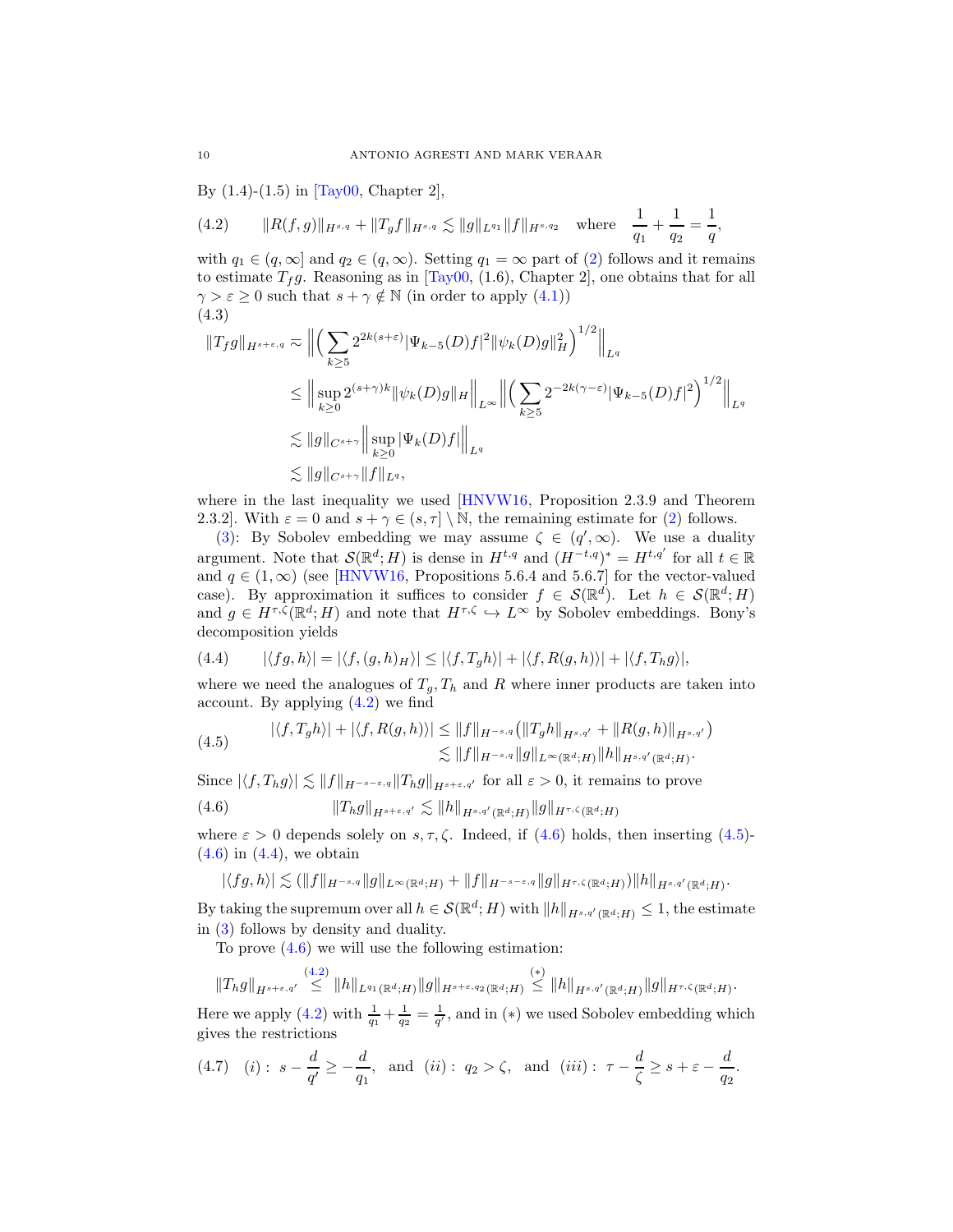Note that the first condition in [\(4.7\)](#page-9-4) is equivalent to  $s \geq d/q_2$ . Since we assumed  $\zeta > q'$ , we can always find  $q_1$  such that  $\frac{1}{q_1} + \frac{1}{q_2} = \frac{1}{q'}$  for any given  $q_2 > \zeta$ . In order to find parameters  $(\varepsilon, q_2)$  for which  $(4.7)$  holds, we consider two cases.

*Case*  $\zeta \geq d/s$ . Let  $\varepsilon \in (0, \tau - s)$  be arbitrary and set  $q_2 = \zeta + \delta$  with  $\delta > 0$ arbitrary but fixed and will be chosen below. Then (i) and (ii) of [\(4.7\)](#page-9-4) hold, and (iii) is equivalent to  $\tau - s - \varepsilon \ge \frac{d}{\zeta} - \frac{d}{\zeta + \delta}$  which holds if  $\delta > 0$  is chosen small enough.

*Case*  $\zeta$  <  $d/s$ . Let  $\varepsilon = \tau - \frac{d}{\zeta} > 0$  and  $q_2 = d/s$ . Then (i), (ii) and (iii) of [\(4.7\)](#page-9-4) are clear.

[\(4\)](#page-8-1): The proof follows as in the previous step, where the following variant of [\(4.6\)](#page-9-1) should be used:

$$
||T_h g||_{H^{s+\varepsilon,q}(\mathbb{R}^d)} \lesssim ||g||_{C^{\tau}} ||h||_{L^{q'}(\mathbb{R}^d;H)} \lesssim ||g||_{C^{\tau}(\mathbb{R}^d;H)} ||h||_{H^{s,q'}(\mathbb{R}^d;H)},
$$

where we also used  $(4.3)$ .

As a consequence of Proposition  $4.1(1)$  $4.1(1)$  we obtain:

<span id="page-10-2"></span>**Corollary 4.2.** Let H a Hilbert space, and let  $\mathscr O$  either be  $\mathbb R^d$ ,  $\mathbb R^d_+$ ,  $\mathbb T^d$ , or a bounded *Lipschitz domain.* Let  $s \in (0, \infty)$  and  $q \in (1, \infty)$ *. Suppose that*  $\xi \in (1, q]$  and  $\eta \geq s$ satisfy  $\eta > \frac{d}{\xi}, \eta - \frac{d}{\xi} \geq s - \frac{d}{q}$ . Then there exists  $\varepsilon(d, \xi, \eta, \delta, q) > 0$  such that

$$
|(fg\|_{H^{s,q}(\mathscr{O};H)} \lesssim \|f\|_{H^{s,q}} \|g\|_{L^\infty(\mathscr{O};H)} + \|f\|_{H^{s-\varepsilon,q}} \|g\|_{H^{\eta,\xi}(\mathscr{O};H)}
$$

*whenever the right-hand side is finite.*

*Proof.* As before it suffices to consider  $\mathcal{O} = \mathbb{R}^d$ . Due to Proposition [4.1\(](#page-8-5)[1\)](#page-8-2) for all  $\zeta \in (1,\infty)$  and  $\varrho \in (1,\infty]$  such that  $\frac{1}{q} = \frac{1}{\zeta} + \frac{1}{\varrho}$  one has

<span id="page-10-1"></span>
$$
\|fg\|_{H^{s,q}(\mathbb{R}^d;H)} \lesssim \|f\|_{H^{s,q}} \|g\|_{L^\infty(\mathbb{R}^d;H)} + \|f\|_{L^\varrho} \|g\|_{H^{s,\zeta}(\mathbb{R}^d;H)}.
$$

Therefore, to prove the claim it remains to show that

(4.8) 
$$
H^{\eta,\xi}(\mathbb{R}^d;H) \hookrightarrow H^{s,\zeta}(\mathbb{R}^d;H)
$$
 and  $H^{s-\varepsilon,q} \hookrightarrow L^{\varrho}$  for some  $\varepsilon > 0$ 

where  $\rho$ ,  $\zeta$  will be suitably chosen. To prove [\(4.8\)](#page-10-1) we apply Sobolev embedding and split into two cases.

*Case*  $s - \frac{d}{q} > 0$ . One can check that the choice  $\varrho = \infty$ ,  $\zeta = q$  and the assumption  $\eta - \frac{d}{\xi} \geq s - \frac{d}{q}$  yield [\(4.8\)](#page-10-1) for all  $\varepsilon \in (0, s - \frac{d}{q})$ .

*Case*  $s - \frac{d}{q} \leq 0$ . Fix  $\varepsilon \in (0, \min\{s, \eta - \frac{d}{\xi}\})$ . Let  $\varrho \in (q, \infty)$  be such that  $s - \varepsilon - \frac{d}{q} = -\frac{d}{q}$  (i.e.  $s - \frac{d}{\zeta} = \varepsilon$ ). Thus the second embedding in [\(4.8\)](#page-10-1) holds. To obtain the first one in [\(4.8\)](#page-10-1) it is enough to note that  $\eta - \frac{d}{\xi} > \varepsilon = s - \frac{d}{\zeta}$  and  $\xi \leq q < \zeta$ .

#### 5. Main result

<span id="page-10-0"></span>Below we gives sufficient conditions for stochastic maximal regularity for systems of second order operators on the torus  $\mathbb{T}^d = [-1/2, 1/2]^d$ . It is the first result on  $L^p(\Omega\times(0,T),H^{\sigma,q}(\mathbb{T}^d))$ -theory with coefficients which are measurable in time and Ω, and Hölder continuous in space. The flexibility to have  $p, q ≥ 2$  and  $σ ∈ ℝ$ arbitrary, is highly relevant for the applications to nonlinear SPDEs (see [\[AV21a,](#page-18-0) [AV21b\]](#page-18-1)).

$$
\Box
$$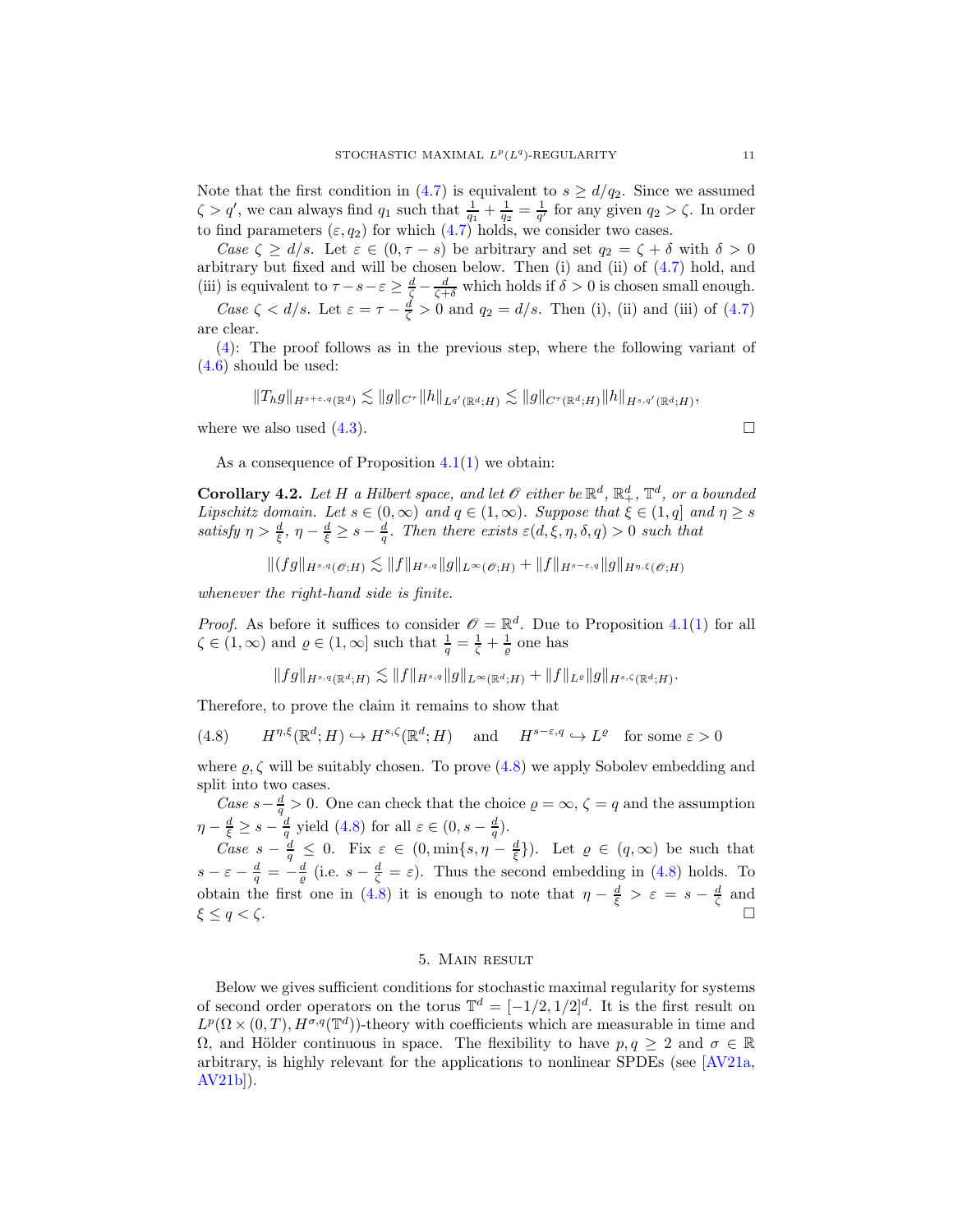5.1. Assumptions. Consider the following linear parabolic system on  $\mathbb{T}^d$ :

<span id="page-11-4"></span>(5.1) 
$$
\begin{cases} du + \mathcal{A}u dt = f dt + \sum_{n \ge 1} (\mathcal{B}_n u + g_n) dw_t^n, & \text{on } \mathbb{T}^d, \\ u(s) = 0, & \text{on } \mathbb{T}^d, \end{cases}
$$

where  $s \in [0, T)$ ,  $m, d \in \mathbb{N}$  and for each sufficiently smooth  $u = (u_k)_{k=1}^m$ ,

<span id="page-11-2"></span>(5.2)  
\n
$$
\mathcal{A}(t)u := -\sum_{i,j=1}^d \partial_i (a^{i,j}(t,\cdot)\partial_j u) \text{ or } \tilde{\mathcal{A}}(t)u := -\sum_{i,j=1}^d a^{i,j}(t,\cdot)\partial_i \partial_j u,
$$
\n
$$
\mathcal{B}_n(t)u := \Big(\sum_{j=1}^d b_{k,n}^j(t,\cdot)\partial_j u_k\Big)_{k=1}^m
$$

for all  $n \geq 1$ ,  $t \in (s, T)$ . Lower order terms can be added without difficulty afterwards by the perturbation results of Theorem [3.2.](#page-6-1) Moreover, using a minor modification of  $(4)$  below, complex coefficient can be allowed as well (see [\[PV19,](#page-19-5) Assumption  $5.2(2)$ . A natural question is whether the diagonal structure on the operator  $\beta$  can be relaxed. In general this is not the case as follows from a coun-terexample in [\[KL13\]](#page-19-3). Finally,  $(w_t^n : t \ge 0)_{n \ge 1}$  denotes a sequence of standard Brownian motions on a filtered probability  $(\Omega, \mathscr{A}, (\mathscr{F}_t)_{t>0}, \mathbb{P})$ . By [\[AV21a,](#page-18-0) Example 2.12] this naturally determines a  $W_{\ell^2}$ -cylindrical Brownian motion.

Consider the following assumption in the case of a divergence form operators.

<span id="page-11-3"></span>Assumption 5.1. Let  $m, d \in \mathbb{N}$ ,  $\sigma \in \mathbb{R}$  and  $0 \leq s < T < \infty$ .

- (1) *Let one of the following be satisfied:*
	- $q \in [2, \infty)$ ,  $p \in (2, \infty)$  and  $\kappa \in [0, \frac{p}{2} 1)$ ;
	- $p = q = 2$  *and*  $\kappa = 0$ *.*
- (2) For each  $n \geq 1$ ,  $i, j \in \{1, ..., d\}$  and  $k \in \{1, ..., m\}$ , the maps  $a^{i,j} :=$  $(a_{k,h}^{i,j})_{k,h=1}^m : [0,T] \times \Omega \times \mathbb{T}^d \to \mathbb{R}^{m \times m}, b_{k,n}^j : [0,T] \times \Omega \times \mathbb{T}^d \to \mathbb{R}$  are  $\mathscr{P} \otimes \mathscr{B}(\mathbb{T}^d)$ *measurable.*
- <span id="page-11-1"></span>(3) *There exist*  $C_{a,b} > 0$ ,  $\alpha > |1+\sigma|$  *such that a.s. for all*  $t \in (s,T)$ ,  $i, j \in \{1, \ldots, d\}$ ,  $k \in \{1, \ldots, m\},\$

$$
||a^{i,j}(t,\cdot)||_{C^{\alpha}(\mathbb{T}^d;\mathbb{R}^{m\times m})}+||(b^j_{k,n}(t,\cdot))_{n\geq 1}||_{C^{\alpha}(\mathbb{T}^d;\ell^2)}\leq C_{a,b}.
$$

<span id="page-11-0"></span>(4) Let  $\Psi^{i,j}$  be the  $m \times m$ -dimensional diagonal matrix whose diagonal elements *are given by*  $(\frac{1}{2}\sum_{n\geq 1} b_{\ell,n}^j b_{\ell,n}^i)_{\ell=1}^m$ . There exists  $\vartheta > 0$  such that a.s. for all  $t \in [0, T], x \in \mathbb{T}^d, \eta \in \mathbb{R}^m \text{ and } \xi \in \mathbb{R}^d,$ 

$$
\sum_{i,j=1}^d \left( \left[ \left( a^{i,j}(t,x) - \Psi^{i,j}(t,x) \right) \eta \right] \cdot \eta \right) \xi_i \xi_j \geq \vartheta |\xi|^2 |\eta|^2.
$$

In the case  $A$  is in non-divergence form, the only required change is that instead of [\(3\)](#page-11-1) we assume

<span id="page-11-5"></span>(3)' *There exist*  $C_{a,b} > 0$ ,  $\alpha > |1 + \sigma|$  and  $\beta > |\sigma|$  *such that a.s. for all*  $t \in (s, T)$ *,*  $i, j \in \{1, \ldots, d\}, \ell \in \{1, \ldots, m\},\$ 

$$
||a^{i,j}(t,\cdot)||_{C^{\beta}(\mathbb{T}^d;\mathbb{R}^{m\times m})}+||(b^j_{\ell,n}(t,\cdot))_{n\in\mathbb{N}}||_{C^{\alpha}(\mathbb{T}^d;\ell^2)}\leq C_{a,b}.
$$

For notational convenience we write  $H^{s,q}$  and  $B^s_{q,p}$  instead of  $H^{s,q}(\mathbb{T}^d;\mathbb{R}^m)$  and  $B^s_{q,p}(\mathbb{T}^d;\mathbb{R}^m)$  below. Let

$$
X_0 = H^{\sigma, q} \quad \text{and} \quad X_1 = H^{2 + \sigma, q}.
$$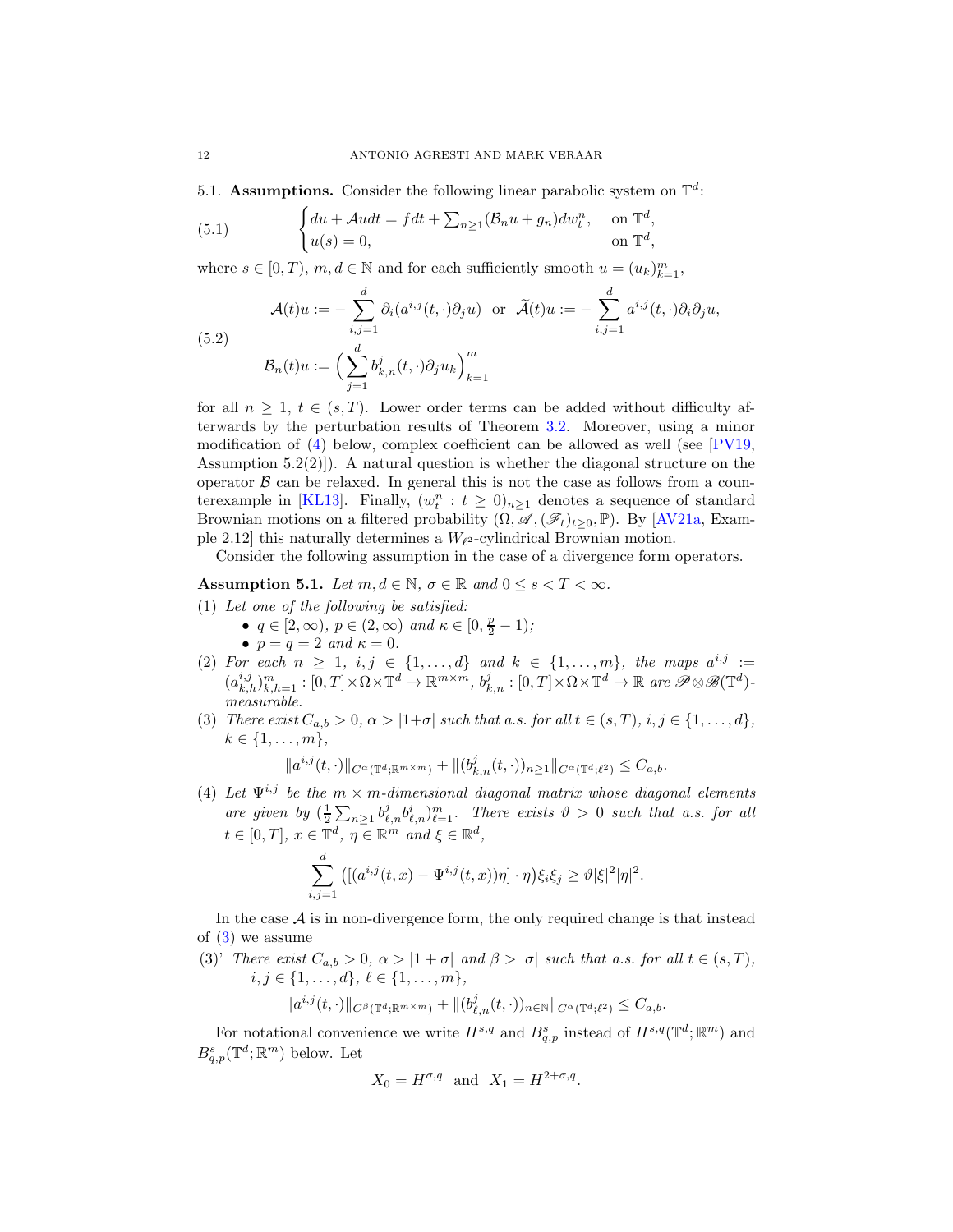Then

$$
X_{\theta} = H^{2\theta + \sigma}
$$
 for  $\theta \in [0, 1]$  and  $X_{\kappa, p}^{\text{Tr}} = B_{q, p}^{2+\sigma - \frac{2(1+\kappa)}{p}}$ .

If  $p = q = 2$  and  $\kappa = 0$ , and  $X_{0,2}^{Tr} = H^{1+\sigma,2}$ . For  $(\mathcal{A}, \mathcal{B})$  as in  $(5.2)$ , we set

$$
(A, B) : [0, T] \times \Omega \to \mathcal{L}(H^{2+\sigma,q}, H^{\sigma,q} \times H^{1+\sigma,q}(\ell^2)),
$$
  

$$
(A, B)u := (\mathcal{A}u, (\mathcal{B}_nu)_{n \ge 1}), \qquad u \in H^{2+\sigma,q},
$$

and similarly for  $(\widetilde{A},B)$ . Here  $H^{1+\sigma,q}(\ell^2) := H^{1+\sigma,q}(\mathbb{T}^d;\ell^2)$ . The couples  $(A, B)$ and  $(\tilde{A}, B)$  are well-defined and actually satisfy Assumption [2.2](#page-2-1) with  $C_{(A,B)} \leq$  $C(q, p, \sigma, d, m)$ . Indeed, by Assumption [5.1](#page-11-3) and Proposition [4.1\(](#page-8-5)[2\)](#page-8-3),[\(4\)](#page-8-1) and [\[HNVW17,](#page-19-17) Proposition 9.3.1] it follows that for all  $v \in H^{2+\sigma,q}$ ,

$$
\|\mathcal{A}v\|_{H^{\sigma,q}} + \|(\mathcal{B}_n v)_{n\geq 1}\|_{\gamma(\ell^2, H^{1+\sigma,q})}
$$
  
\$\lesssim \max\_{i,j} \|a^{i,j}\nabla v\|\_{H^{1+\sigma,q}} + \|(\mathcal{B}\_n v)\_{n\geq 1}\|\_{H^{1+\sigma,q}(\ell^2)} \lesssim C\_{a,b} \|v\|\_{H^{2+\sigma,q}},

where the spaces take values in  $\mathbb{R}^m$ . The required measurability follows from the progressively measurability of the coefficients  $a^{i,j}$  and  $b_{k,n}^j$ , where for the  $\gamma$ -valued case one can use [\[NVW07,](#page-19-18) Lemma 2.5].

5.2. Statements of the main results. Next we state our main results on stochastic maximal regularity for these operators. Equivalently we could just write  $(A, B) \in \mathcal{SMR}_{p,\kappa}^{\bullet}(s,T)$  (see Definition [2.3\)](#page-3-1) below, and write the estimates by referring to the constants  $K^{\theta}_{(A,B)}$  in [\(2.3\)](#page-4-2). However, to make the theorems more accessible we write out the definitions. Below we only consider trivial initial values, but as a consequence of [\[AV21a,](#page-18-0) Proposition 3.10], initial values  $u_s \in$  $L_{\mathscr{F}_s}^p(\Omega; B_{q,p}^{2+\sigma-2(1+\kappa)/p})$  can be added as well. Note that Theorem [1.2](#page-1-2) is a special case of the result below.

<span id="page-12-0"></span>Theorem 5.2 (Divergence form). *Suppose that Assumption [5.1](#page-11-3) holds. Then for*  $each \ s \in [0, T)$ , and each progressively measurable  $f \in L^p(\Omega \times (s, T), w_{\kappa}^s; H^{\sigma,q})$ , and  $g \in L^p(\Omega \times (s,T), w_{\kappa}^s; H^{1+\sigma,q}(\ell^2))$  there exists a unique strong solution u to [\(5.1\)](#page-11-4). *Moreover, letting*

$$
J_{p,q,\kappa}(f,g) := ||f||_{L^p(\Omega \times (s,T),w^s_{\kappa};H^{\sigma,q})} + ||g||_{L^p(\Omega \times (s,T),w^s_{\kappa};H^{1+\sigma,q}(\ell^2))},
$$

*the following results hold, where the constants*  $C_i$  *do not depend on*  $(s, f, g)$ *:* (1) *in case*  $p \in (2, \infty)$ ,  $q \in [2, \infty)$ ,  $\theta \in [0, \frac{1}{2})$ ,

$$
||u||_{L^{p}(\Omega;L^{p}(s,T,w_{\kappa}^{s};H^{2+\sigma,q}))} \leq C_{1}J_{p,q,\kappa}(f,g),
$$
  
\n
$$
||u||_{L^{p}(\Omega;_{0}H^{\theta,p}(s,T,w_{\kappa}^{s};H^{2-2\theta+\sigma,q}))} \leq C_{2}(\theta)J_{p,q,\kappa}(f,g), \quad \theta \in [0,1/2),
$$
  
\n
$$
||u||_{L^{p}(\Omega;C([s,T];B^{2+\sigma-2(1+\kappa)/p}))} \leq C_{3}J_{p,q,\kappa}(f,g),
$$
  
\n
$$
||u||_{L^{p}(\Omega;C([s+\varepsilon,T];B^{2+\sigma-2/p}))} \leq C_{4}(\varepsilon)J_{p,q,\kappa}(f,g), \quad \varepsilon \in (s,T).
$$

(2) *in case*  $p = q = 2$  *(and thus*  $\kappa = 0$ *)*,

$$
||u||_{L^{2}(\Omega;L^{2}(s,T;H^{2+\sigma,2}))} \leq C_{5}J_{2,2,0}(f,g),
$$
  
\n
$$
||u||_{L^{2}(\Omega;C([s,T];H^{1+\sigma,2}))} \leq C_{6}J_{2,2,0}(f,g).
$$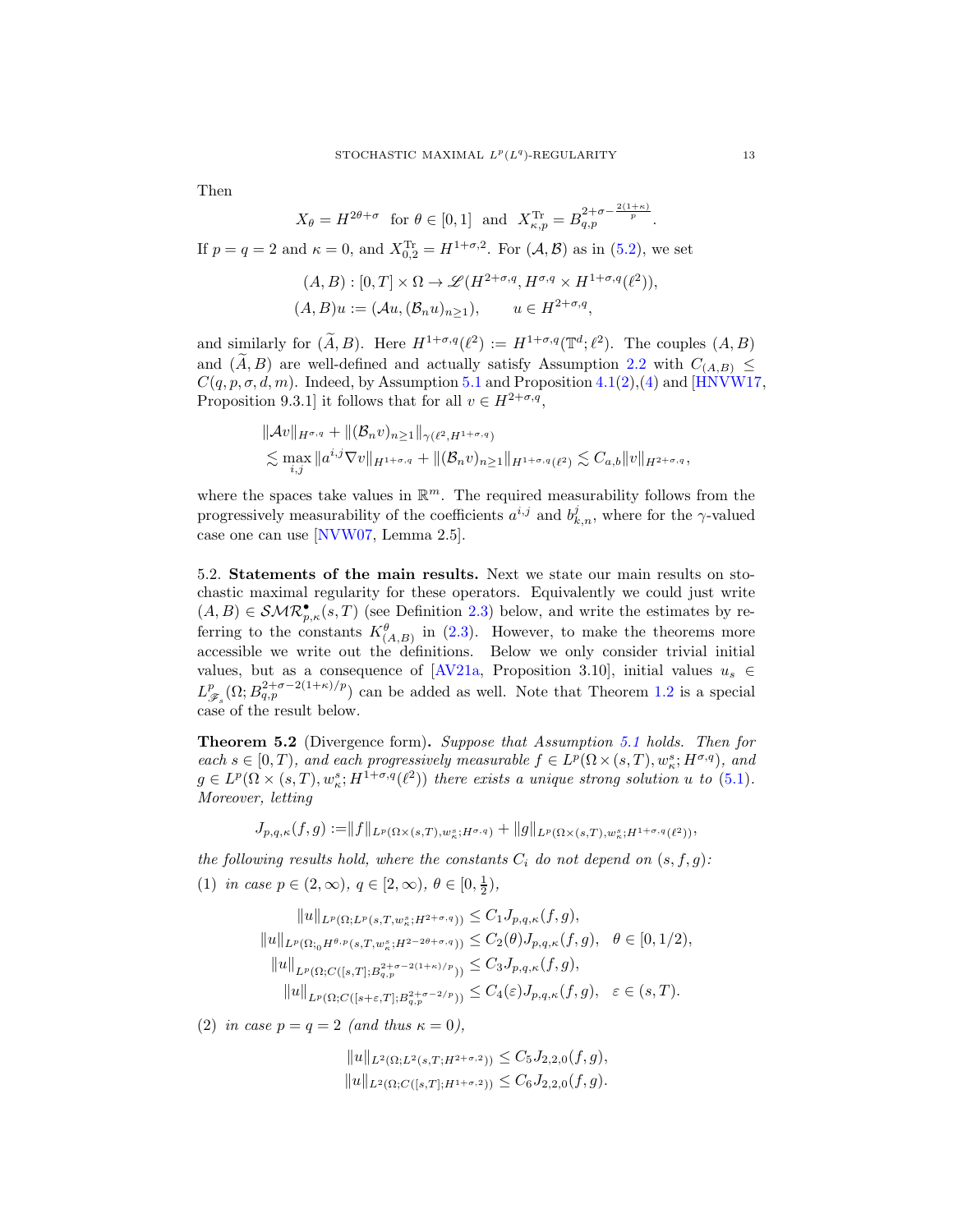From the proof it is clear that  $C_i$  only depends on  $q, p, \kappa, \sigma, d, m, \vartheta, C_{a,b}, T$ , and additionally on  $\theta$  and  $\varepsilon$  if this is written explicitly. One can use (weighted) Sobolev embedding to deduce Hölder regularity from the above theorem:

$$
_0H^{\theta,p}(s,T;X) \hookrightarrow C^{\theta-\frac{1+\kappa}{p}}([s,T];X)
$$
 and  $H^{\alpha,q}(\mathscr{O}) \hookrightarrow C^{\alpha-\frac{d}{q}}(\overline{\mathscr{O}})$ 

if  $\theta > \frac{1+\kappa}{p}$  (see [\[MV12,](#page-19-8) Proposition 7.4]), and if  $\alpha - \frac{d}{q} \notin \mathbb{N}_0$ , respectively. The following variant holds in the non-divergence case:

<span id="page-13-0"></span>Theorem 5.3 (Non-divergence form). *Suppose that Assumption [5.1](#page-11-3) with* [\(3\)](#page-11-1) *replaced by* [\(3\)'](#page-11-5). Then for each  $s \in [0, T)$  *the same assertions as in Theorem [5.2](#page-12-0) hold if*  $(A, B)$  *is replaced by*  $(A, B)$ *.* 

In principle our proof is self-contained, but we do rely on the results for constant coefficients in space [\[PV19,](#page-19-5) Theorem 5.3]. Besides the fact that Theorems [5.2](#page-12-0) and [5.3](#page-13-0) are more general, the proof below is also simpler in the sense that we can completely avoid the case  $\theta \neq 0$  in [\[PV19,](#page-19-5) Lemmas 5.5-5.7 and step 2 of Theorem 5.4] which was needed for the optimal mixed space-time smoothness. Instead we rely on the transference result of Proposition [2.6.](#page-4-0)

A key step in the proof of Theorem [5.2](#page-12-0) is the following a priori estimate on small time intervals.

<span id="page-13-1"></span>**Lemma 5.4.** Let Assumption [5.1](#page-11-3) be satisfied. Then there exists  $T^*, C > 0$  depend*ing only on*  $q, p, \kappa, \sigma, d, m, \vartheta, C_{a,b}$  *for which the following holds:* 

*For any*  $t \in [s, T], \ell \in \{0, \kappa\},$  any stopping time  $\tau : \Omega \to [t, T \wedge (t + T^*)],$  $any f \in L^p_{\mathscr{P}}((t,\tau) \times \Omega, w_t^t; X_0), g \in L^p_{\mathscr{P}}((t,\tau) \times \Omega, w_t^t; \gamma(H, X_{1/2}))$  and any strong  $solution u \in L^p_{\mathscr{P}}((t,\tau) \times \Omega, w_\ell^t; X_1) \text{ to } (5.1) \text{ on } [t,\tau] \text{ one has}$  $solution u \in L^p_{\mathscr{P}}((t,\tau) \times \Omega, w_\ell^t; X_1) \text{ to } (5.1) \text{ on } [t,\tau] \text{ one has}$  $solution u \in L^p_{\mathscr{P}}((t,\tau) \times \Omega, w_\ell^t; X_1) \text{ to } (5.1) \text{ on } [t,\tau] \text{ one has}$ 

<span id="page-13-2"></span>(5.3)  $||u||_{L^p((t,\tau)\times\Omega,w_{\ell}^t;X_1)} \leq C(||f||_{L^p((t,\tau)\times\Omega,w_{\ell}^t;X_0)} + ||g||_{L^p((t,\tau)\times\Omega,w_{\ell}^t;Y(H,X_{1/2}))}).$ 

*The same assertion holds in the non-divergence case if Assumption [5.1](#page-11-3)*[\(3\)](#page-11-1) *is replaced by* [\(3\)'](#page-11-5)*.*

We first show how Theorems [5.2](#page-12-0) and [5.3](#page-13-0) can be derived from the above lemma.

*Proof of Theorems [5.2](#page-12-0) and [5.3.](#page-13-0)* All assertions would follow if we can show that  $(A, B) \in \mathcal{SMR}_{p,\kappa}^{\bullet}(0,T)$ . Indeed, all assertions follow from the definitions except the maximal inequalities which are a direct consequence of  $(A, B) \in \mathcal{SMR}_{p,\kappa}^{\bullet}(0,T)$ and the trace embedding in [\[ALV21,](#page-18-5) Theorem 1.2].

By the periodic version of [\[HNVW17,](#page-19-17) Theorem 10.2.25],  $1 - \Delta : H^{2+\sigma,q} \subseteq$  $H^{\sigma,q} \to H^{\sigma,q}$  has a bounded  $H^{\infty}$ -calculus of angle  $\langle \pi/2 \rangle$ . Hence Theorem [2.4](#page-4-3) implies that  $-\Delta \in \mathcal{SMR}_{p,\kappa}^{\bullet}(T)$  for all  $T < \infty$ . Therefore, by Proposition [2.6](#page-4-0) it is enough to prove that  $(A, B) \in \mathcal{SMR}_{p,\kappa}(0,T)$ .

By Proposition [3.1](#page-5-4) it suffices to prove  $(A, B) \in \mathcal{SMR}_{p,\ell}(t, t + T^*)$  for all  $t \in$  $[0, T - T^*]$ , where  $T^*$  is as in Lemma [5.4](#page-13-1) and  $\ell \in \{0, \kappa\}$ . To show this we apply the method of continuity (see  $[AV21b, Proposition 3.13]$ ). Fix a stopping time  $\tau : \Omega \to [t + t \wedge T^*]$  and let  $u \in L^p_{\mathscr{P}}((t, \tau) \times \Omega, w_\ell^t; X_1)$  be a strong solution to [\(5.1\)](#page-11-4) with  $(A, B)$  replaced by

 $A_{\lambda}u = \lambda Au + (1 - \lambda)(-\Delta)u$ , and  $B_{n,\lambda}u = \lambda B_n u$ ,

where  $\lambda \in [0,1]$  is fixed. By the method of continuity it suffices to prove the a priori estimate [\(5.3\)](#page-13-2). Since  $(A_\lambda, B_\lambda)$  satisfies Assumption [5.1](#page-11-3) (uniformly in  $\lambda$ ), the required a priori estimate follows from Lemma [5.4,](#page-13-1) and thus the theorem follows.  $\Box$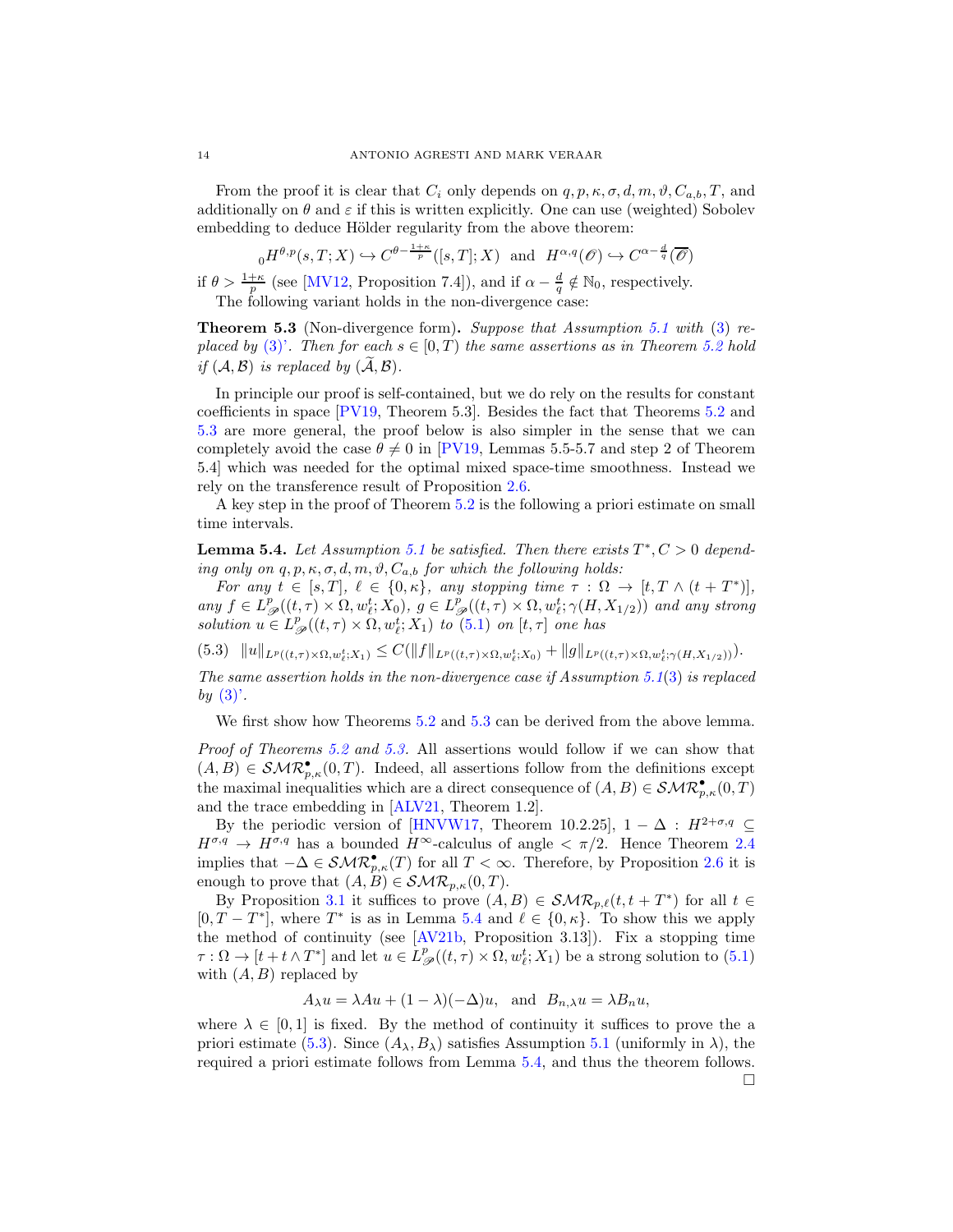In the next remark we discuss several situations in which the regularity conditions on the coefficients  $a$  and  $b$  can be weakened, and under which the assertions of Theorems [5.2](#page-12-0) and [5.3](#page-13-0) still remain valid.

<span id="page-14-1"></span>*Remark* 5.5. In special integer cases of  $\sigma$  one can check from Steps 2 and 5 of the proof of Lemma  $5.4$  that the Hölder condition of Assumption  $5.1(3)$  $5.1(3)$  can be weakened. The proof always requires the existence of a  $\Theta \in C([0,\infty))$  such that  $\Theta(0) = 0$  and for all  $t \in [s, T], x, x' \in \mathbb{T}^d, i, j \in \{1, ..., d\}, k \in \{1, ..., m\},$ 

$$
||a^{i,j}(t,x)-a^{i,j}(t,x')||_{\mathbb{R}^{m\times m}}+||(b^j_{k,n}(t,x)-b^j_{k,n}(t,x'))_{n\in\mathbb{N}}||_{\ell^2}\leq\Theta(|x-x'|).
$$

Below we indicate which additional assumption are needed in particular cases:

• divergence case,  $\sigma = -1$ : there exist  $C_{a,b} > 0$ ,  $\alpha > 0$ , a.s. for all  $t \in [0, T]$ ,  $i, j \in \{1, \ldots, d\}, k \in \{1, \ldots, m\},\$ 

 $||a^{i,j}(t, \cdot)||_{C^{\alpha}(\mathbb{T}^d;\mathbb{R}^{m\times m})} + ||(b^j_{k,n}(t,x))_{n\in\mathbb{N}}||_{\ell^2} \leq C_{a,b}.$ 

• divergence case,  $\sigma = 0$ : there exist  $C_{a,b} > 0$ , a.s. for all  $t \in [0, T]$ ,  $x, x' \in \mathbb{T}^d$ ,  $i, j, k \in \{1, \ldots, d\}, k \in \{1, \ldots, m\}, r \in \{0, 1\},\$ 

$$
\|\partial_k^r a^{i,j}(t,x)\|_{\mathbb{R}^{m\times m}} + \|(\partial_k^r b_{k,n}^j(t,x))_{n\in\mathbb{N}}\|_{\ell^2} \leq C_{a,b}.
$$

• non-divergence,  $\sigma \in \mathbb{N}_0$ : there exist  $C_{a,b} > 0$ , a.s. for all  $t \in [0,T]$ ,  $i, j, k \in$  $\{1, \ldots, d\}, k \in \{1, \ldots, m\}, r \in \{0, \ldots, \sigma\},\$ 

$$
\|\partial_k^r a^{i,j}(t,x)\|_{\mathbb{R}^{m \times m}} + \|(\partial_k^r b_{k,n}^j(t,x))_{n \in \mathbb{N}}\|_{\ell^2} \leq C_{a,b}.
$$

*Remark* 5.6*.* By Proposition [4.1](#page-8-5)[\(3\)](#page-8-0) and Corollary [4.2](#page-10-2) one can check that Steps 2 and 5 of the proof of Lemma [5.4](#page-13-1) still hold under the following regularity assumptions on  $b_{k,n}^j$ , which are weaker than Assumption [5.1](#page-11-3)[\(3\)](#page-11-1). The case  $\sigma = -1$  was already discussed in Remark [5.5](#page-14-1) above.

• Case  $\sigma < -1$ : there exist  $\xi \in [2, \infty)$ ,  $\eta > -\sigma - 1$  and  $C_b > 0$  such that  $\eta - \frac{d}{\xi} > 0$  and a.s. for all  $t \in [0, T]$ ,  $j \in \{1, ..., d\}$  and  $k \in \{1, ..., m\}$ ,

$$
||a^{i,j}||_{H^{\eta,\xi}(\mathbb{T}^d;\mathbb{R}^{m\times m})}+||(b_{k,n}^j(t,\cdot))_{n\geq 1}||_{H^{\eta,\xi}(\mathbb{T}^d;\ell^2)}\leq C_b.
$$

• Case  $\sigma > -1$ : there exist  $\xi \in (1, q], \eta \geq 1 + \sigma$  and  $C_b > 0$  such that  $\eta - \frac{d}{\xi} \geq 0$  $1 + \sigma - \frac{d}{q}$ , and a.s. for all  $t \in [0, T]$ ,  $i, j \in \{1, ..., d\}$ , and  $k \in \{1, ..., m\}$ ,

$$
\|a^{i,j}\|_{H^{\eta,\xi}(\mathbb{T}^d;\mathbb{R}^{m\times m})}+\|(b^j_{k,n}(t,\cdot))_{n\geq 1}\|_{H^{\eta,\xi}(\mathbb{T}^d;\ell^2)}\leq C_b.
$$

Note that in both cases,  $H^{\eta,\xi}(\mathbb{T}^d;\ell^2) \hookrightarrow C^{\varepsilon}(\mathbb{T}^d;\ell^2)$  by Sobolev embeddings for some  $\varepsilon > 0$ . Moreover, if  $\sigma > -1$ , then the threshold case  $q = \xi$  and  $\eta = 1 + \sigma$ is allowed. Note that in the proof of Lemma [5.4](#page-13-1) in the above setting an extension of Lemma [5.8](#page-15-0) to Bessel potential spaces is needed. The latter can be obtained by interpolation from the same type of lemma for Sobolev spaces  $W^{1,q}$  with  $q \in [1,\infty]$ .

<span id="page-14-0"></span>*Remark* 5.7. The results of Theorems [5.2](#page-12-0) and [5.3](#page-13-0) also hold if  $\mathbb{T}^d$  is replaced by a compact smooth d-dimensional manifold without boundary, and the proof extends almost verbatim.

Theorems [5.2](#page-12-0) and [5.3](#page-13-0) also hold if  $\mathbb{T}^d$  is replaced by  $\mathbb{R}^d$  if the coefficients become constant for  $|x| \to \infty$ . More precisely we require that there exist progressive measurable  $\hat{a}^{i,j} : [s,T] \times \Omega \to \mathbb{R}^{m \times m}$  and  $\hat{b}^j_{k,n} : [s,T] \times \Omega \to \mathbb{R}$  such that

$$
\lim_{|x| \to \infty} \operatorname*{ess\,sup}_{\omega \in \Omega} \sup_{t \in [s,T]} \left( |a_{k,h}^{i,j} - \hat{a}_{k,h}^{i,j}| + \| (b_{k,n}^j - \hat{b}_{k,n}^j)_{n \ge 1} \|_{\ell^2} \right) = 0.
$$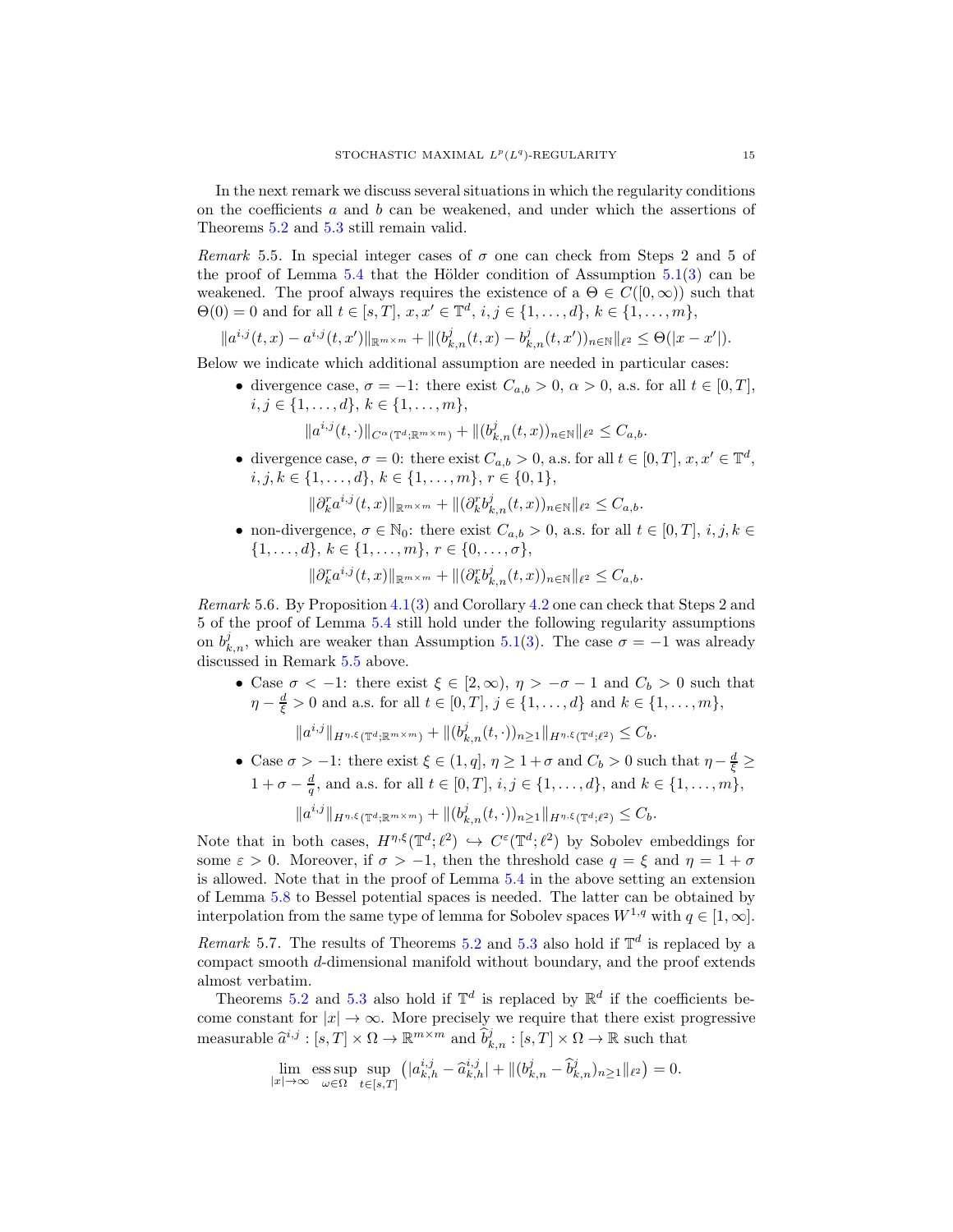Note that this condition can be avoided if  $p = q$  see [\[Kry99,](#page-19-4) Theorem 5.1] for the case  $m = 1$ , and for an alternative approach [\[PV19,](#page-19-5) Theorem 5.4] which additionally holds in the case  $m \geq 1$ .

5.3. Proof of Lemma [5.4.](#page-13-1) Before we prove Lemma [5.4](#page-13-1) we first state a simple extension result.

<span id="page-15-0"></span>**Lemma 5.8.** *Let*  $\alpha \in (0, N]$ ,  $\mathscr{O} \in \{\mathbb{R}^d, \mathbb{T}^d\}$  *and let* X *be a Banach space. Then, for any*  $y \in \mathcal{O}$  *and any*  $r \in (0, \frac{1}{8})$  *there exists an extension operator* 

$$
\mathcal{E}^{\mathcal{O}}_{y,r}: C^{\alpha}(B_{\mathcal{O}}(x,r);X) \to C^{\alpha}(\mathcal{O};X)
$$

*which satisfies the following properties:*

(1)  $E_{y,r}^{\mathscr{O}}f|_{B_{\mathscr{O}}(y,r)} = f$ ,  $E_{x,r}^{\mathscr{O}}c \equiv c$  *for any*  $f \in C^{\alpha}(B_{\mathscr{O}}(y,r);X)$  *and*  $c \in X$ ;  $(2)$   $\|\mathbb{E}_{y,r}^{\mathscr{O}}\|_{\mathscr{L}(C^{\alpha}(B_{\mathscr{O}}(y,r);X),C^{\alpha}(\mathscr{O};X))} \leq C_r$  *for some*  $C_r$  *independent of* y; (3)  $\|\mathbf{E}^{\mathscr{O}}_{y,r}\|_{\mathscr{L}(C(\overline{B_{\mathscr{O}}(y,r)},X),C(\overline{\mathscr{O}};X))} \leq C$  *for some* C *independent of* y, r.

*Proof. Step 1: The case*  $\mathcal{O} = \mathbb{R}^d$ . Note that by localization and the well-known extension operator [\[Lun09,](#page-19-19) Example 1.9 and discussion below it], one can check that there exists a bounded linear operator  $E: C^{\alpha}(B_{\mathbb{R}^d}(1)); E \to C^{\alpha}(\mathbb{R}^d; E)$  such that  $||Ef||_{L^{\infty}(\mathbb{R}^d;E)} \leq C||f||_{L^{\infty}(B(1);E)}$ , Ec = c for any  $c \in \mathbb{R}$ , and  $Ef|_{B_{\mathbb{R}^d}(1)} = f$ for any  $f \in C^{\alpha}(B_{\mathbb{R}^d}(1))$ . Let  $\varphi \in C_c^{\infty}(\mathbb{R}^d)$  be radially symmetric and such that  $0 \leq \varphi \leq 1$ ,  $\varphi|_{B_{\mathbb{R}d}(1)} = 1$  and  $\varphi|_{\mathbb{R}^d \setminus B_{\mathbb{R}d}(2)} = 0$ . For any  $f \in C(\overline{B_{\mathbb{R}^d}}(1); X)$ , set

$$
(\mathbf{E}_{0,1}^{\mathbb{R}^d} f)(x) := \varphi(x) \mathbf{E} f(x) + (1 - \varphi(x)) f(0), \qquad x \in \mathbb{R}^d.
$$

Then  $\mathbb{E}_{0,1}^{\mathbb{R}^d} f = f(0)$  on  $\mathbb{R}^d \setminus B_{\mathbb{R}^d}(2)$  is constant. Setting

$$
\mathbf{E}_{y,r}^{\mathbb{R}^d} f(x) = \mathbf{E}_{0,1}^{\mathbb{R}^d} [f(y+r\cdot)] \left(\frac{x-y}{r}\right), \qquad x \in \mathbb{R}^d,
$$

one can check that  $E_{y,r}^{\mathbb{R}^d}$  has the desired properties.

*Step 2: The case*  $\mathscr{O} = \mathbb{T}^d$ . We identity the torus with  $[-1/2, 1/2]^d$ . Fix  $y \in \mathbb{T}^d$ and set

$$
\mathbb{E}_{y,r}^{\mathbb{T}^d}(f)(x) := \mathbb{E}_{0,r}^{\mathbb{R}^d}(f(\cdot + y))((x - y) \bmod 1), \ \ x \in \mathbb{T}^d,
$$

where we set  $(z \mod 1)_j = z_j \mod 1 \in (-1/2, 1/2]$  for  $z \in \mathbb{R}^d$ . It remains to check that  $\mathrm{E}_{y,r}^{\mathbb{T}^d}$  satisfies the required properties. Note that  $\mathrm{dist}_{\mathbb{T}^d}(x,y) = |(x-y) \bmod 1|$ , and the function  $x \mapsto (x - y)$  modl is smooth on the torus. Therefore,  $E_{y,r}^{\mathbb{T}^d}$  inherits the required properties from  $E_{y,r}^{\mathbb{R}^d}$ . For instance, if  $dist_{\mathbb{T}^d}(x,y) > 2r$ , then  $\mathrm{E}_{y,r}^{\mathbb{T}^d}(f)(x) = f(y).$ 

Next we turn to the proof of Lemma [5.4.](#page-13-1)

*Proof of Lemma [5.4.](#page-13-1)* We will only prove the divergence form case, since the nondivergence form case is completely analogues. For notational convenience we set  $s = 0$ . Let  $T^* > 0$  be arbitrary but fixed. It will be chosen below in Step 5.

Fix  $t \in [0,T], \ell \in \{0,\kappa\},\$ a stopping time  $\tau : \Omega \to [t, T \wedge (t + T^*)], f \in$  $L^p_{\mathscr{P}}((t,\tau)\times\Omega,w^t_{\ell};X_0)$  and  $g\in L^p_{\mathscr{P}}((t,\tau)\times\Omega,w^t_{\ell};\gamma(\ell^2,X_{1/2}))$  and we set

<span id="page-15-1"></span>
$$
(5.4) \t\t N_{f,g}(t,\tau) := \|f\|_{L^p((t,\tau)\times\Omega,w_\ell^t;X_0)} + \|g\|_{L^p((t,\tau)\times\Omega,w_\ell^t;\gamma(H,X_{1/2}))}.
$$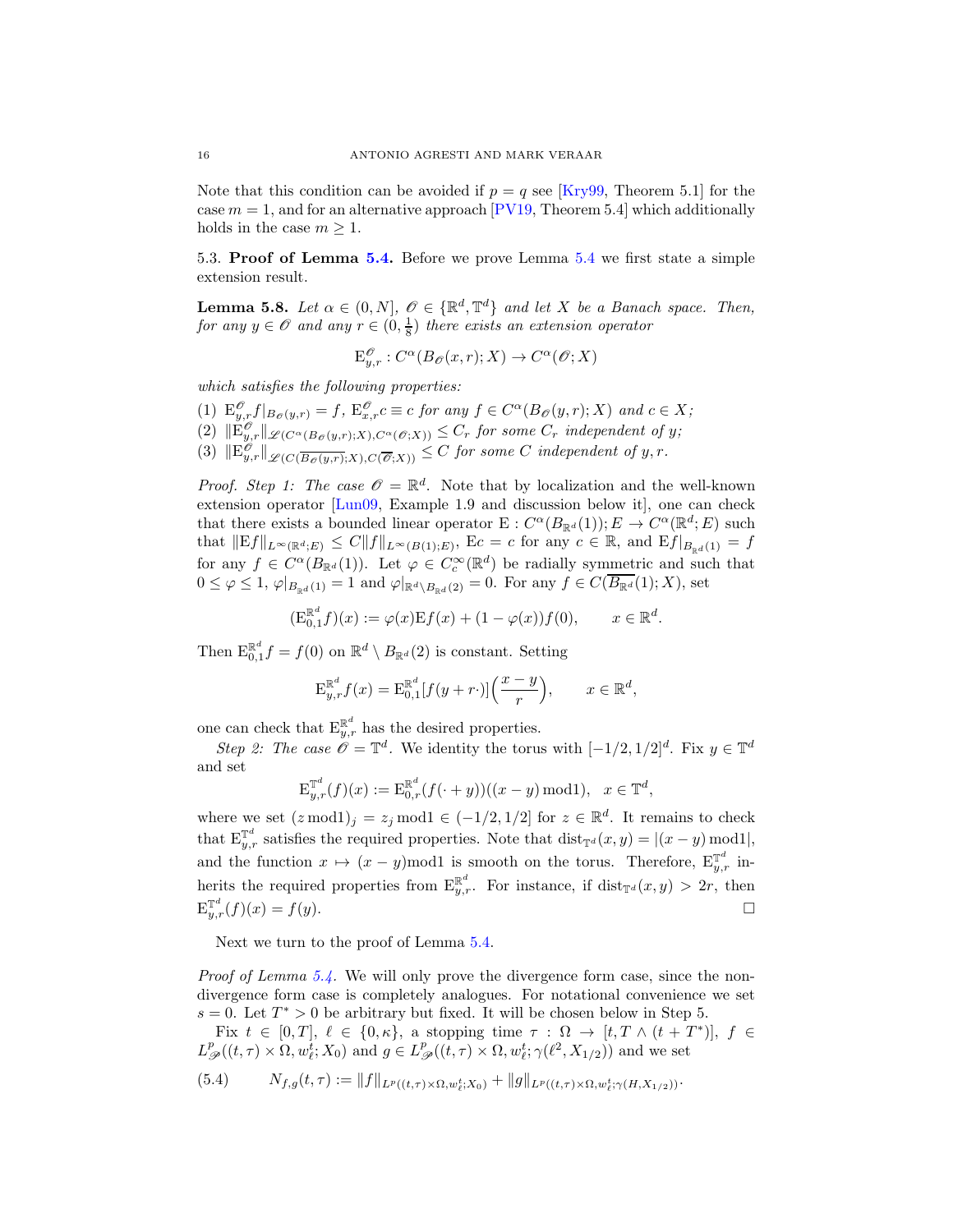Moreover, for any  $y \in \mathbb{T}^d$ ,  $r \in (0, \frac{1}{8})$ , set  $B(y, r) := B_{\mathbb{T}^d}(y, r)$  and for  $v \in H^{2-\delta, q}$ 

$$
\mathcal{A}_y(t)v := -\sum_{i,j=1}^d \partial_i(a^{i,j}(t,y)\partial_j v), \qquad (\mathcal{B}_{n,y}(t)v) := \Big(\sum_{j=1}^d b_{k,n}^j(t,y)\partial_j v_k\Big)_{k=1}^m,
$$
  

$$
\mathcal{A}_{y,r}^{\mathcal{E}}(t)v := -\sum_{i,j=1}^d \partial_i(\mathcal{E}_{y,r}^{\mathbb{T}^d}(a^{i,j}(t,\cdot))\partial_j v, \quad \mathcal{B}_{n,y,r}^{\mathcal{E}}(t)v := \Big(\sum_{j=1}^d (\mathcal{E}_{y,r}^{\mathbb{T}^d}(b_{k,n}^j(t,\cdot))\partial_j) v_k\Big)_{k=1}^m
$$

where  $\mathbb{E}_{y,r}^{\mathbb{T}^d}$  is the extension operator of Lemma [5.8.](#page-15-0) Comparing the previous definitions with  $(5.2)$ , one sees that  $\mathcal{A}_y, \mathcal{B}_y$  are the operators with "frozen coefficient at  $y \in \mathbb{T}^{d}$  and  $\mathcal{A}_{y,r}^{\mathcal{E}}, \mathcal{B}_{y,r}^{\mathcal{E}}$  are the operators whose coefficients are the extensions of  $a^{i,j}|_{B(y,r)}, b_n^j|_{B(y,r)}.$ 

To abbreviate the dependencies let  $S := \{q, p, \kappa, d, \delta, \vartheta, \alpha, C_{a,b}\}\$ and we write  $C(S)$  instead of C below.

*Step 1: There exists*  $C_1(S) > 0$  *such that for each*  $t \in [0, T)$ *, and*  $y \in \mathbb{T}^d$ *, one*  $has$   $(\mathcal{A}_y, \mathcal{B}_y) \in \mathcal{SMR}_{p,\ell}^{\bullet}(t, T)$  and

$$
\max\{K_{\left(\mathcal{A}_y,\mathcal{B}_y\right)}^{\mathrm{sto},0,p,\ell}(t,T),K_{\left(\mathcal{A}_y,\mathcal{B}_y\right)}^{\mathrm{det},0,p,\ell}(t,T)\}\leq C_1.
$$

Since the coefficients of  $A_y, B_y$  are x-independent, this follows from the periodic variant of [\[PV19,](#page-19-5) Theorem 5.3 and Remark 4.6]. Moreover, inspecting the proofs of these results one can check that the constants can be taken independent of t.

*Step 2: There exists*  $\eta(\mathcal{S}) > 0$  *for which the following holds:* 

*If*  $y \in \mathbb{T}^d$  *and*  $r \in (0, \frac{1}{8})$  *satisfy* 

$$
||a_{k,h}^{i,j}(t,\cdot)-a_{k,h}^{i,j}(t,y)||_{L^{\infty}(B(y,r))}+||(b_{k,n}^{j}(t,\cdot)-b_{k,n}^{j}(t,y))_{n\geq 1}||_{L^{\infty}(B(y,r);\ell^{2})}\leq \eta
$$

*a.s. for all*  $t \in [0, T]$ ,  $i, j \in \{1, ..., d\}$ , then  $(A_{y,r}^{\mathbb{E}}, \mathcal{B}_{y,r}^{\mathbb{E}}) \in \mathcal{SMR}_{p,\ell}^{\bullet}(t,T)$  and

$$
\max\{K^{\text{sto},0,p,\ell}_{(\mathcal{A}_{y,r}^{\text{E}},\mathcal{B}_{y,r}^{\text{E}})}(t,T),K^{\det,0,p,\ell}_{(\mathcal{A}_{y,r}^{\text{E}},\mathcal{B}_{y,r}^{\text{E}})}(t,T)\}\leq C_{2}(\mathcal{S}).
$$

The idea is to apply Theorem [3.2.](#page-6-1) To this end, we write

$$
\mathcal{A}_{y,r}^{\mathcal{E}} = \mathcal{A}_y + (\mathcal{A}_{y,r}^{\mathcal{E}} - \mathcal{A}_y), \qquad \mathcal{B}_{y,r}^{\mathcal{E}} = \mathcal{B}_y + (\mathcal{B}_{y,r}^{\mathcal{E}} - \mathcal{B}_y).
$$

Let  $\varepsilon > 0$  be as in Proposition [4.1.](#page-8-5) Then for each  $u \in H^{2+\sigma,q}$ ,

$$
\|(\mathcal{A}_{y,r}^{\mathrm{E}} - \mathcal{A}_{y})u\|_{H^{\sigma,q}} \leq \sum_{i,j=1}^{d} \sum_{k,h=1}^{m} \left\| (a_{k,h}^{i,j}(t,y) - \mathrm{E}_{y,r}^{\mathbb{T}^d} (a_{k,h}^{i,j}(t,\cdot))) \partial_j u_h \right\|_{H^{1+\sigma,q}}.
$$

We estimate each of the latter terms separately:

$$
\| (a^{i,j}(t, y) - \mathbf{E}_{y,r}^{\mathbb{T}^d} (a^{i,j}(t, \cdot))) \partial_j u \|_{H^{1+\sigma,q}} \n\stackrel{(i)}{=} \left\| \mathbf{E}_{y,r}^{\mathbb{T}^d} (a^{i,j}(t, y) - a^{i,j}(t, \cdot)) \partial_j u \right\|_{H^{1+\sigma,q}} \n\stackrel{(ii)}{>} \left\| \mathbf{E}_{y,r}^{\mathbb{T}^d} (a^{i,j}(t, y) - a^{i,j}(t, \cdot)) \right\|_{L^{\infty}} \| \partial_j u \|_{H^{1+\sigma,q}} \n+ \left\| \mathbf{E}_{y,r}^{\mathbb{T}^d} (a^{i,j}(t, y) - a^{i,j}(t, \cdot)) \right\|_{C^{\alpha}} \| \partial_j u \|_{H^{1+\sigma-\varepsilon,q}} \n\stackrel{(iii)}{=} \eta \| u \|_{H^{2+\sigma,q}} + C_r C_{a,b} \| u \|_{H^{2+\sigma-\varepsilon,q}},
$$

,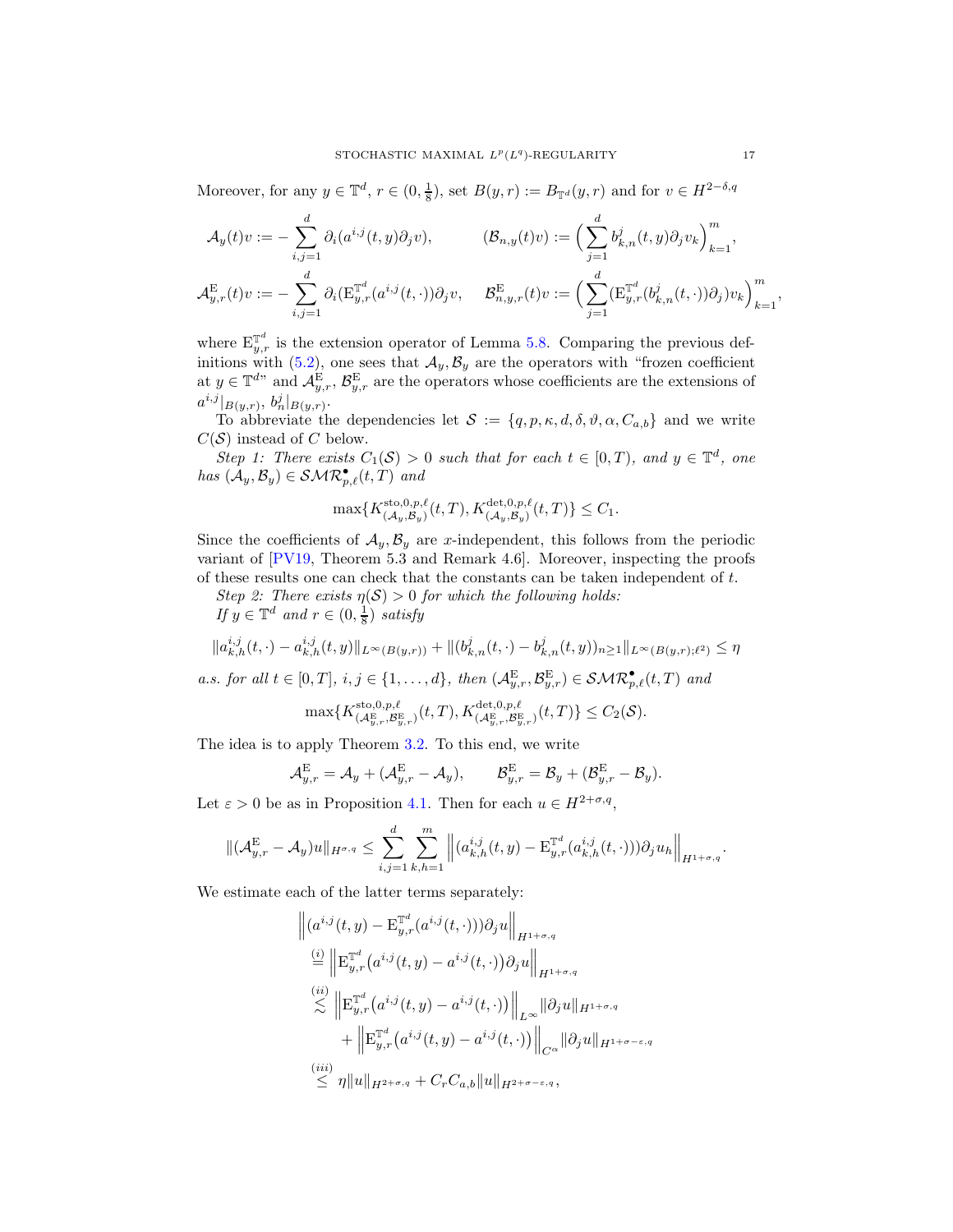where in  $(i)$ ,  $(iii)$  we used Lemma [5.8](#page-15-0) and in  $(ii)$  we used Proposition [4.1\(](#page-8-5)[2\)](#page-8-3) and [\(4\)](#page-8-1). It remains to observe that by interpolation inequalities and Young's inequality

$$
||u||_{H^{2+\sigma-\varepsilon,q}} \lesssim ||u||_{H^{2+\sigma,q}}^{1-\frac{\varepsilon}{2}} ||u||_{H^{\sigma,q}}^{\frac{\varepsilon}{2}} \leq \eta ||u||_{H^{2+\sigma,q}} + C_{\eta,\varepsilon} ||u||_{H^{\sigma,q}}.
$$

Similarly, by [\[HNVW17,](#page-19-17) Proposition 9.3.1]

$$
\|({\cal B}_{y,r}^{\rm E}-{\cal B}_y)u\|_{\gamma(\ell^2,H^{1+\sigma,q})}\lesssim \sum_{j=1}^d\sum_{k=1}^m\left\|\left((b_{k,n}^j(t,y)-{\rm E}_{y,r}^{{\mathbb T}^d}(b_{k,n}^j(t,\cdot)))\partial_j u_k\right)_{n\geq 1}\right\|_{H^{1+\sigma,q}(\ell^2)},
$$

where  $H^{1+\sigma,q}(\ell^2) = H^{1+\sigma,q}(\mathbb{T}^d;\ell^2)$ . Each of the terms can be estimated as before, by using Proposition  $4.1(2)$  $4.1(2)$  and  $(4)$  again.

Now the result follows from Step 1 and Theorem [3.2.](#page-6-1)

*Step 3: Let*  $\eta$  *be as in step 2. There exist an integer*  $\Lambda \geq 1$ ,  $(y_{\lambda})_{\lambda=1}^{\Lambda} \subseteq \mathbb{T}^d$ ,  $(r_{\lambda})_{\lambda=1}^{\Lambda} \subseteq (0, \frac{1}{8})$ , depending only on the quantities in S, such that  $\mathbb{T}^d \subseteq \cup_{\lambda=1}^{\Lambda} B_{\lambda}$ , *where*  $B_{\lambda} := B_{\mathbb{T}^d}(y_{\lambda}, r_{\lambda})$ *, and a.s. for all*  $t \in [0, T]$ *, i, j*  $\in \{1, ..., d\}$ *,* 

$$
||a_{k,h}^{i,j}(t,y_\lambda)-a_{k,h}^{i,j}(t,\cdot)||_{L^\infty(B_\lambda)}+||(b_{k,n}^j(t,y_\lambda)-b_{k,n}^j(t,\cdot))_{n\geq 1}||_{L^\infty(B_\lambda;\ell^2)}\leq \eta.
$$

*In particular, for all*  $\lambda \in \{1, ..., \Lambda\}$  *and all*  $t \in [0, T)$ 

$$
(\mathcal{A}^{\mathrm{E}}_{\lambda},\mathcal{B}^{\mathrm{E}}_{\lambda}):=(\mathcal{A}^{\mathrm{E}}_{x_{\lambda},r_{\lambda}},\mathcal{B}^{\mathrm{E}}_{x_{\lambda},r_{\lambda}})\in\mathcal{SMR}_{p,\ell}^{\bullet}(t,T),
$$

and  $\max \{ K_{(\mathcal{A}^{\mathcal{R}}_{\lambda}, \mathcal{B}^{\mathcal{R}}_{\lambda})}^{\det, 0, p, \ell}(t, T), K_{(\mathcal{A}^{\mathcal{R}}_{\lambda}, \mathcal{B}^{\mathcal{R}}_{\lambda})}^{\det, 0, p, \ell}(t, T) \} \leq C_{3}(\mathcal{S}).$ 

The last claim follows from the first one and Step 2. To prove the first claim, fix  $y \in \mathbb{T}^d$ . Note that

$$
||a_{k,h}^{i,j}(t,y)-a_{k,h}^{i,j}(t,\cdot)||_{L^{\infty}(B(y,r))}+||(b_{k,n}^{j}(t,y)-b_{k,n}^{j}(t,\cdot))_{n\geq 1}||_{L^{\infty}(B(y,r);\ell^{2})}
$$
  
\n
$$
\leq ([a_{k,h}^{i,j}(t,\cdot)]_{C^{\alpha}(B(y,r))}+[(b_{k,n}^{j}(t,\cdot))_{n\geq 1}]_{C^{\alpha}(B(y,r);\ell^{2})})r^{\alpha}
$$
  
\n
$$
\leq C_{\sigma,q}C_{a,b}r^{\alpha} \leq \leq \eta,
$$

where the last inequality follows by choosing  $r := \min\left\{ \left( \frac{\eta}{C_{\sigma,q} C_{a,b}} \right)^{1/\alpha}, \frac{1}{8} \right\}$ , which only depends on S. Since  $\mathbb{T}^d$  can be covered by finitely many balls of the form  $B(y, r)$  with  $y \in \mathbb{T}^d$ , the claim of Step 3 follows.

*Step 4:* A representation formula for u. Let  $(\phi_{\lambda})_{\lambda=1}^{A}$  be a partition of unity subordinated to the covering  $(B_{\lambda})^{\Lambda}_{\lambda=1}$ . Multiplying  $(5.1)$  by  $\phi_{\lambda}$ , one obtains

<span id="page-17-0"></span>(5.5) 
$$
\begin{cases} du_{\lambda} + \mathcal{A}u_{\lambda}dt = ([\mathcal{A}, \phi_{\lambda}]u + f_{\lambda})dt \\ + \sum_{n \geq 1} (\mathcal{B}_n u_{\lambda} + [\phi_{\lambda}, \mathcal{B}_n]u + g_{n,\lambda})dw_t^n, \text{ on } \mathbb{T}^d, \\ u_{\lambda}(t) = 0, \text{ on } \mathbb{T}^d, \end{cases}
$$

where  $u_{\lambda} := \phi_{\lambda} u$ ,  $f_{\lambda} := f \phi_{\lambda}$ ,  $g_{n,\lambda} := \phi_{\lambda} g_n$  and  $[\cdot, \cdot]$  denotes the commutator. Since  $\text{supp}(u_\lambda) \subseteq B_\lambda$ , one has  $\mathcal{A}u_\lambda = \mathcal{A}_\lambda^{\mathcal{E}} u_\lambda$ ,  $\mathcal{B}_n u_\lambda = \mathcal{B}_{n,\lambda}^{\mathcal{E}} u_\lambda$ . By [\(5.5\)](#page-17-0), Proposition [2.5](#page-4-1)[\(1\)](#page-4-4), and  $(\mathcal{A}_{\lambda}^{\mathcal{E}}, \mathcal{B}_{\lambda}^{\mathcal{E}}) \in \mathcal{SMR}_{p,\ell}^{\bullet}(t,T)$  (see Step 3), one gets

$$
u_{\lambda} = \mathscr{R}_{\lambda}(0, [\mathcal{A}, \phi_{\lambda}]u, [\phi_{\lambda}, \mathcal{B}_n]u) + \mathscr{R}_{\lambda}(0, f_{\lambda}, (g_{n,\lambda})_{n \ge 1}), \quad \text{a.e. on } [0, \tau],
$$

where  $\mathscr{R}_{\lambda} := \mathscr{R}_{0, (\mathcal{A}_{\lambda}^{E}, \mathcal{B}_{\lambda}^{E})}$  is the solution operator associated to the couple  $(\mathcal{A}_{\lambda}^{E}, \mathcal{B}_{\lambda}^{E}),$ see [\(2.2\)](#page-3-2). Therefore, a.e. on  $[t, \tau]$ ,

<span id="page-17-1"></span>(5.6) 
$$
u = \sum_{\lambda=1}^{\Lambda} \mathscr{R}_{\lambda}(0, [\mathcal{A}, \phi_{\lambda}]u, ([\phi_{\lambda}, \mathcal{B}_{n}]u)_{n \geq 1}) + \sum_{\lambda=1}^{\Lambda} \mathscr{R}_{\lambda}(0, f_{\lambda}, (g_{n,\lambda})_{n \geq 1}).
$$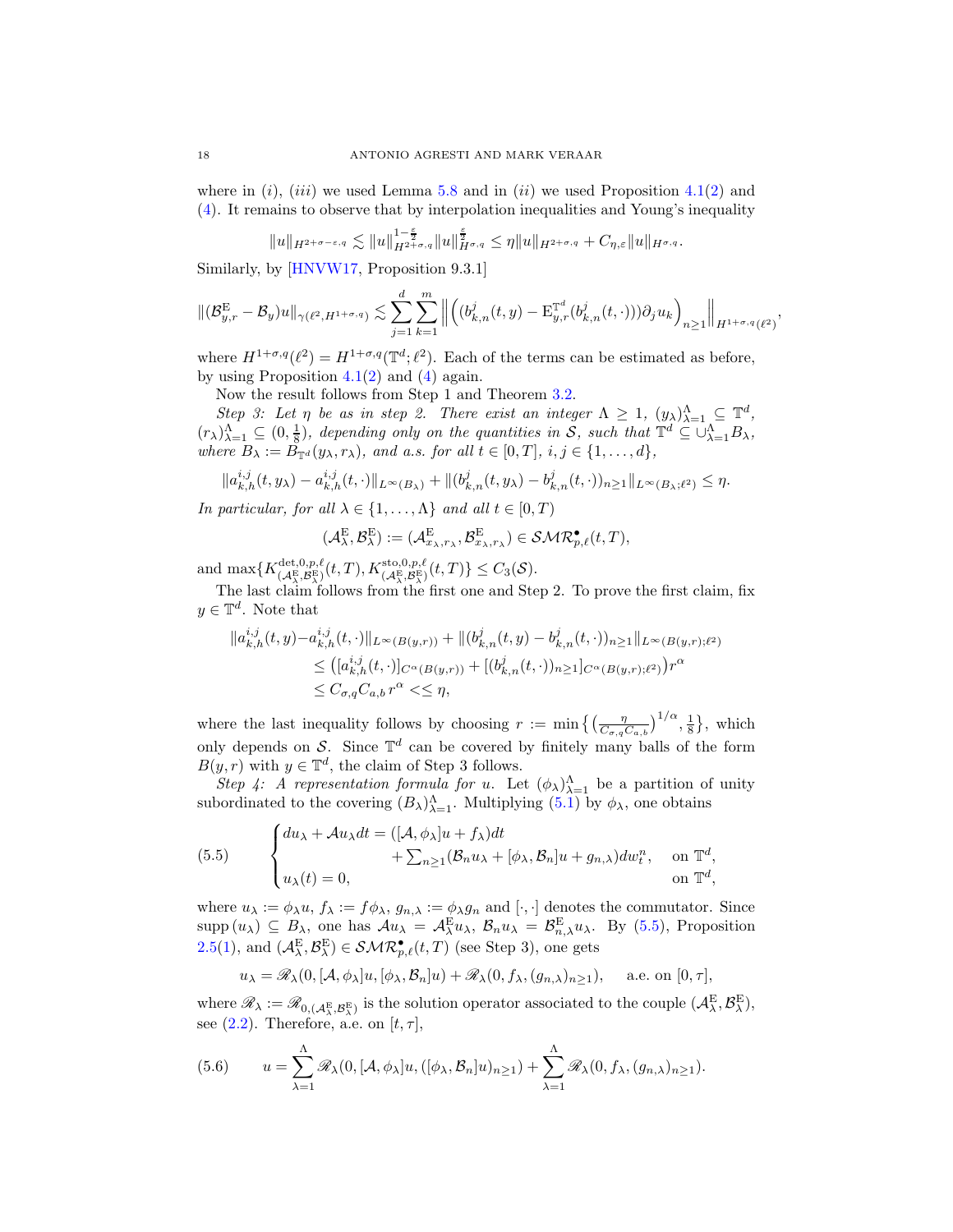*Step 5: Conclusion.* A straightforward calculation shows that  $\| [\phi_{\lambda}, A]u \|_{X_0}$  can be estimated by a linear combination of terms of the form  $||a_{k,h}^{ij}(\partial_j \phi_\lambda)u_h||_{H^{1+\sigma,q}}$ and  $\|(\partial_i \phi_\lambda) a_{k,h}^{ij} \partial_j u_h\|_{H^{\sigma,q}}$ . Since  $a_{k,h}^{ij} \in C^\alpha$  with  $\alpha > |1 + \sigma|$ , Proposition [4.1\(](#page-8-5)[2\)](#page-8-3) and [\(4\)](#page-8-1) imply

$$
\|a_{k,h}^{ij}(\partial_j \phi_\lambda)u_h\|_{H^{1+\sigma,q}}\lesssim \|u_h\|_{H^{1+\sigma,q}}\lesssim \|u\|_{X_\frac{1}{2}}
$$

For the second term in case  $\sigma \leq -1$  choose  $\varepsilon \in (0,1]$  such that  $\alpha > -\sigma - 1 + \varepsilon$ . Then

$$
\|(\partial_i \phi_\lambda) a_{k,h}^{ij} \partial_j u_h\|_{H^{\sigma,q}} \lesssim \|(\partial_i \phi_\lambda) a_{k,h}^{ij} \partial_j u_h\|_{H^{\sigma+1-\varepsilon,q}} \lesssim \|\partial_j u_h\|_{H^{\sigma+1-\varepsilon,q}} \lesssim \|u\|_{X_{1-\frac{\varepsilon}{2}}}.
$$

The same estimate holds in case  $\sigma > -1$ , using  $\varepsilon \in (0, \min\{1 + \sigma, 1\})$ . Similarly since  $b_k^j \in C^{\alpha}(\mathbb{T}^d; \ell^2),$ 

$$
\|([\phi_{\lambda}, \mathcal{B}_n]u)_{n\geq 1}\|_{\gamma(\ell^2, X_{1/2})} \lesssim \sum_{j=1}^d \sum_{k=1}^m \|(b_{k,n}(\partial_j \phi_{\lambda})u_k)_{n\geq 1}\|_{H^{1+\sigma,q}(\ell^2)} \lesssim \|u\|_{X_{1/2}}.
$$

From [\(5.6\)](#page-17-1) and Step 3 it follows that

$$
||u||_{L^p((t,\tau)\times\Omega,w_\ell^t;X_1)} \lesssim_{\mathcal{S}} T_1+T_2+N_{f,g}(t,\tau),
$$

where  $N_{f,q}(t, \tau)$  is as in [\(5.4\)](#page-15-1), and

$$
T_1 := \max_{\lambda \in \{1,\ldots,\Lambda\}} \left\| [\mathcal{A}, \phi_\lambda] u \|_{L^p((t,\tau) \times \Omega, w_\ell^t; X_0)} \lesssim_{\mathcal{S}} \| u \|_{L^p((t,\tau) \times \Omega, w_\ell^t; X_{1-\frac{\varepsilon}{2}})},
$$
  

$$
T_2 := \max_{\lambda \in \{1,\ldots,\Lambda\}} \|([\phi_\lambda, \mathcal{B}_n] u)_{n \ge 1} \|_{L^p((t,\tau) \times \Omega, w_\ell^t; \gamma(\ell^2, X_{1/2}))} \lesssim_{\mathcal{S}} \| u \|_{L^p((t,\tau) \times \Omega, w_\ell^t; X_{1/2})},
$$

for some  $\varepsilon(q, \sigma, d) \in (0, 1]$ . Thus by standard interpolation inequalities (see [\[HNVW16,](#page-19-7)  $(C.1)$ , Holder's and Young's inequality there exists a constant  $C_5(\mathcal{S}) > 0$  such that (5.7)

<span id="page-18-6"></span>
$$
\|u\|_{L^p((t,\tau)\times \Omega, w^t_\ell;X_1)} \leq \frac{1}{4} \|u\|_{L^p((t,\tau)\times \Omega, w^t_\ell;X_1)} + C_5 \Big( \|u\|_{L^p((t,\tau)\times \Omega, w^t_\ell;X_0)} + N_{f,g}(t,\tau) \Big),
$$

To obtain the desired estimate we will use that  $\tau \leq (t + T^*) \wedge T$  and choose  $T^*$ small enough. Indeed, due to the first statement in [\[AV21a,](#page-18-0) Lemma 3.13], there exists constants  $(c_s(\mathcal{S}))_{s>0}$  independent of t such that  $\lim_{s\downarrow 0} c_s = 0$  and

<span id="page-18-7"></span>(5.8) 
$$
||u||_{L^{p}((t,\tau)\times\Omega,w_{\ell}^{t};X_{0})} \leq c_{T^{*}}(||u||_{L^{p}((t,\tau)\times\Omega,w_{\ell}^{t};X_{1})}+N_{f,g}(t,\tau)).
$$

By choosing  $T^*$  so small that  $c_{T^*} \leq \frac{1}{4C_5}$  combining [\(5.7\)](#page-18-6) and [\(5.8\)](#page-18-7) it follows that  $||u||_{L^p((t,\tau)\times\Omega,w_\ell^t;X_1)} \leq (2C_5+\frac{1}{2})N_{f,g}(t,\tau)$ . This completes the proof.

### **REFERENCES**

- <span id="page-18-5"></span>[ALV21] A. Agresti, N. Lindemulder, and M.C. Veraar. On the trace embedding and its applications to evolution equations. arXiv preprint arXiv:2104.05063, 2021.
- <span id="page-18-4"></span>[AV20] A. Agresti and M.C. Veraar. Stability properties of stochastic maximal  $L^p$ -regularity. J. Math. Anal. Appl., 482(2):123553, 35, 2020.
- <span id="page-18-0"></span>[AV21a] A. Agresti and M.C. Veraar. Nonlinear parabolic stochastic evolution equations in critical spaces Part I. Stochastic maximal regularity and local existence. Accepted for publication in Nonlinearity, 2021.
- <span id="page-18-1"></span>[AV21b] A. Agresti and M.C. Veraar. Nonlinear parabolic stochastic evolution equations in critical spaces Part II. Blow-up criteria and instantaneous regularization. 2021.
- <span id="page-18-3"></span>[Ama19] H. Amann. Linear and quasilinear parabolic problems. Vol. II, volume 106 of Monographs in Mathematics. Birkhäuser/Springer, Cham, 2019. Function spaces.
- <span id="page-18-2"></span>[DK18] H. Dong and D. Kim. On  $L_p$ -estimates for elliptic and parabolic equations with  $A_p$ weights. Trans. Amer. Math. Soc., 370(7):5081–5130, 2018.